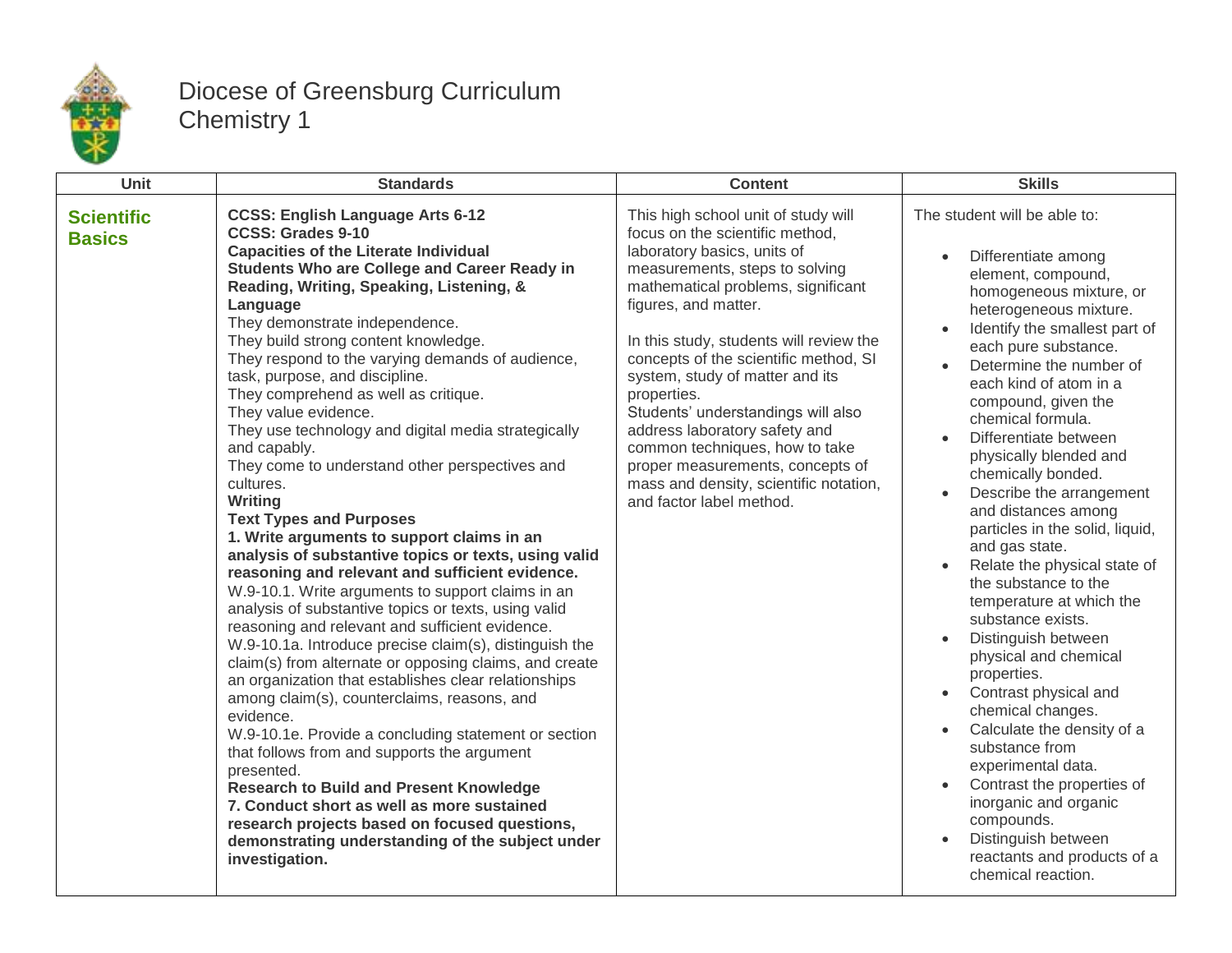| Unit | <b>Standards</b>                                                                                                                                                                                                                                                                                                                                                                                                                                                                                                                                                                                                                                                                                                                                                                                                                                                                                                                                                                                                                                                                                                                                                                                                                                                                                                                                                                                                                                                                                                                                                                                                                                                                                                                                                                                                                                                                                                                                                                                                                                                                                                                                                                                                                                                                      | <b>Content</b> | <b>Skills</b>                                                                                                                                                                                                                                                                                                |
|------|---------------------------------------------------------------------------------------------------------------------------------------------------------------------------------------------------------------------------------------------------------------------------------------------------------------------------------------------------------------------------------------------------------------------------------------------------------------------------------------------------------------------------------------------------------------------------------------------------------------------------------------------------------------------------------------------------------------------------------------------------------------------------------------------------------------------------------------------------------------------------------------------------------------------------------------------------------------------------------------------------------------------------------------------------------------------------------------------------------------------------------------------------------------------------------------------------------------------------------------------------------------------------------------------------------------------------------------------------------------------------------------------------------------------------------------------------------------------------------------------------------------------------------------------------------------------------------------------------------------------------------------------------------------------------------------------------------------------------------------------------------------------------------------------------------------------------------------------------------------------------------------------------------------------------------------------------------------------------------------------------------------------------------------------------------------------------------------------------------------------------------------------------------------------------------------------------------------------------------------------------------------------------------------|----------------|--------------------------------------------------------------------------------------------------------------------------------------------------------------------------------------------------------------------------------------------------------------------------------------------------------------|
|      | W.9-10.7. Conduct short as well as more sustained<br>research projects to answer a question (including a<br>self-generated question) or solve a problem; narrow or<br>broaden the inquiry when appropriate; synthesize<br>multiple sources on the subject, demonstrating<br>understanding of the subject under investigation.<br>9. Draw evidence from literary or informational<br>texts to support analysis, reflection, and research.<br>W.9-10.9. Draw evidence from literary or informational<br>texts to support analysis, reflection, and research<br><b>Speaking &amp; Listening</b><br><b>Comprehension and Collaboration</b><br>1. Prepare for and participate effectively in a range<br>of conversations and collaborations with diverse<br>partners, building on others' ideas and expressing<br>their own clearly and persuasively.<br>SL.9-10.1. Initiate and participate effectively in a range<br>of collaborative discussions (one-on-one, in groups,<br>and teacher-led) with diverse partners on grades 9-10<br>topics, texts, and issues, building on others' ideas and<br>expressing their own clearly and persuasively.<br>SL.9-10.1c. Propel conversations by posing and<br>responding to questions that relate the current<br>discussion to broader themes or larger ideas; actively<br>incorporate others into the discussion; and clarify,<br>verify, or challenge ideas and conclusions.<br><b>Presentation of Knowledge and Ideas</b><br>4. Present information, findings, and supporting<br>evidence such that listeners can follow the line of<br>reasoning and the organization, development, and<br>style are appropriate to task, purpose, and<br>audience.<br>SL.9-10.4. Present information, findings, and<br>supporting evidence clearly, concisely, and logically<br>such that listeners can follow the line of reasoning and<br>the organization, development, substance, and style<br>are appropriate to purpose, audience, and task.<br>6. Acquire and use accurately a range of general<br>academic and domain-specific words and phrases<br>sufficient for reading, writing, speaking, and<br>listening at the college and career readiness level;<br>demonstrate independence in gathering<br>vocabulary knowledge when considering a word |                | Use the Law of<br>Conservation of Mass and<br>Energy to prove that the<br>mass remains constant<br>during both physical and<br>chemical changes.<br>Define a conversion factor.<br>Convert from one unit to<br>another given a conversion<br>factor using dimensional<br>analysis or factor-label<br>method. |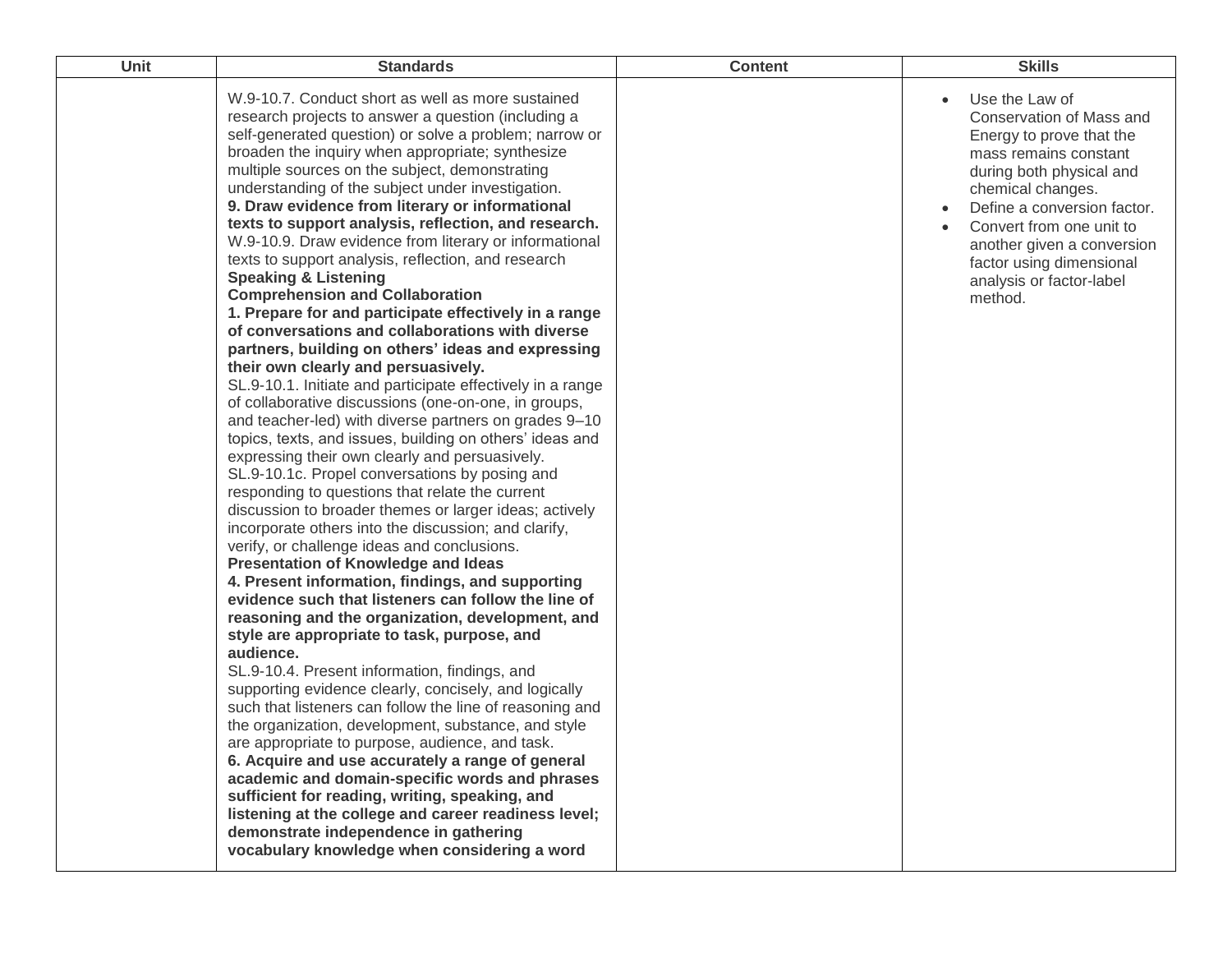| Unit | <b>Standards</b>                                                                                                                                                                                                                                                                                                                                                                                                                                                                                                                                                                                                | <b>Content</b> | <b>Skills</b> |
|------|-----------------------------------------------------------------------------------------------------------------------------------------------------------------------------------------------------------------------------------------------------------------------------------------------------------------------------------------------------------------------------------------------------------------------------------------------------------------------------------------------------------------------------------------------------------------------------------------------------------------|----------------|---------------|
|      | or phrase important to comprehension or<br>expression.<br>L.9-10.6. Acquire and use accurately general<br>academic and domain-specific words and phrases,<br>sufficient for reading, writing, speaking, and listening<br>at the college and career readiness level; demonstrate<br>independence in gathering vocabulary knowledge<br>when considering a word or phrase important to<br>comprehension or expression.<br><b>CCSS: Mathematics</b><br><b>CCSS: HS: Num/Quantity</b><br><b>Quantities</b><br>HSN-Q.A. Reason quantitatively and use units to<br>solve problems.                                     |                |               |
|      | <b>CCSS: HS: Algebra</b><br><b>Seeing Structure in Expressions</b><br>HSA-SSE.B. Write expressions in equivalent forms<br>to solve problems.<br><b>Creating Equations</b><br>HSA-CED.A. Create equations that describe<br>numbers or relationships.<br><b>Reasoning with Equations &amp; Inequalities</b><br>HSA-REI.B. Solve equations and inequalities in<br>one variable.<br>HSA-REI.D. Represent and solve equations and<br>inequalities graphically.                                                                                                                                                       |                |               |
|      | <b>Mathematical Practice</b><br><b>MP. The Standards for Mathematical Practice</b><br>describe varieties of expertise that mathematics<br>educators at all levels should seek to develop in<br>their students.<br><b>NGSS: Science and Engineering Practices</b><br><b>NGSS: 9-12</b><br>Practice 1. Asking questions (for science) and<br>defining problems (for engineering)<br>Asking questions and defining problems in 9-12<br>builds on K-8 experiences and progresses to<br>formulating, refining, and evaluating empirically<br>testable questions and design problems using<br>models and simulations. |                |               |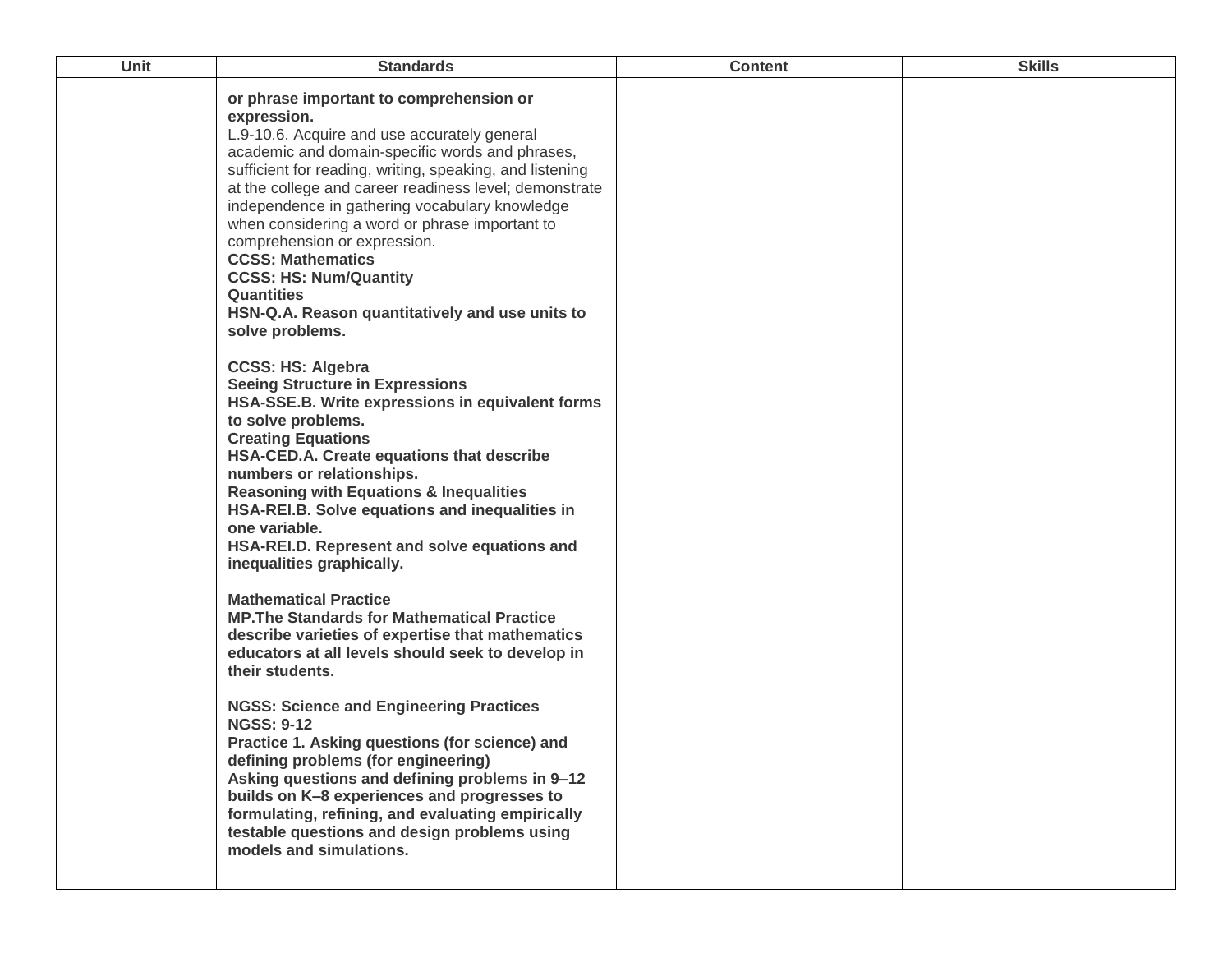| <b>Unit</b> | <b>Standards</b>                                                                                                                                                                                                                                                                                                                                                                                                                                                                                                                                                                                                                                                                                                                               | <b>Content</b> | <b>Skills</b> |
|-------------|------------------------------------------------------------------------------------------------------------------------------------------------------------------------------------------------------------------------------------------------------------------------------------------------------------------------------------------------------------------------------------------------------------------------------------------------------------------------------------------------------------------------------------------------------------------------------------------------------------------------------------------------------------------------------------------------------------------------------------------------|----------------|---------------|
|             | Practice 3. Planning and carrying out<br>investigations<br>Planning and carrying out investigations in 9-12<br>builds on K-8 experiences and progresses to<br>include investigations that provide evidence for<br>and test conceptual, mathematical, physical, and<br>empirical models.                                                                                                                                                                                                                                                                                                                                                                                                                                                        |                |               |
|             | Practice 4. Analyzing and interpreting data<br>Analyzing data in 9-12 builds on K-8 experiences<br>and progresses to introducing more detailed<br>statistical analysis, the comparison of data sets<br>for consistency, and the use of models to generate<br>and analyze data.<br>Practice 6. Constructing explanations (for science)<br>and designing solutions (for engineering)<br><b>Constructing explanations and designing</b><br>solutions in 9-12 builds on K-8 experiences and<br>progresses to explanations and designs that are<br>supported by multiple and independent student-<br>generated sources of evidence consistent with<br>scientific ideas, principles, and theories.<br>Practice 7. Engaging in argument from evidence |                |               |
|             | Engaging in argument from evidence in 9-12<br>builds on K-8 experiences and progresses to<br>using appropriate and sufficient evidence and<br>scientific reasoning to defend and critique claims<br>and explanations about the natural and designed<br>world(s). Arguments may also come from current<br>scientific or historical episodes in science.<br><b>Connections to the Nature of Science: Most</b>                                                                                                                                                                                                                                                                                                                                    |                |               |
|             | <b>Closely Associated with Practices</b><br><b>Scientific Investigations Use a Variety of Methods</b><br><b>Scientific Knowledge is Based on Empirical</b><br><b>Evidence</b><br>Scientific Knowledge is Open to Revision in Light<br>of New Evidence                                                                                                                                                                                                                                                                                                                                                                                                                                                                                          |                |               |
|             | <b>Science Models, Laws, Mechanisms, and Theories</b><br><b>Explain Natural Phenomena</b>                                                                                                                                                                                                                                                                                                                                                                                                                                                                                                                                                                                                                                                      |                |               |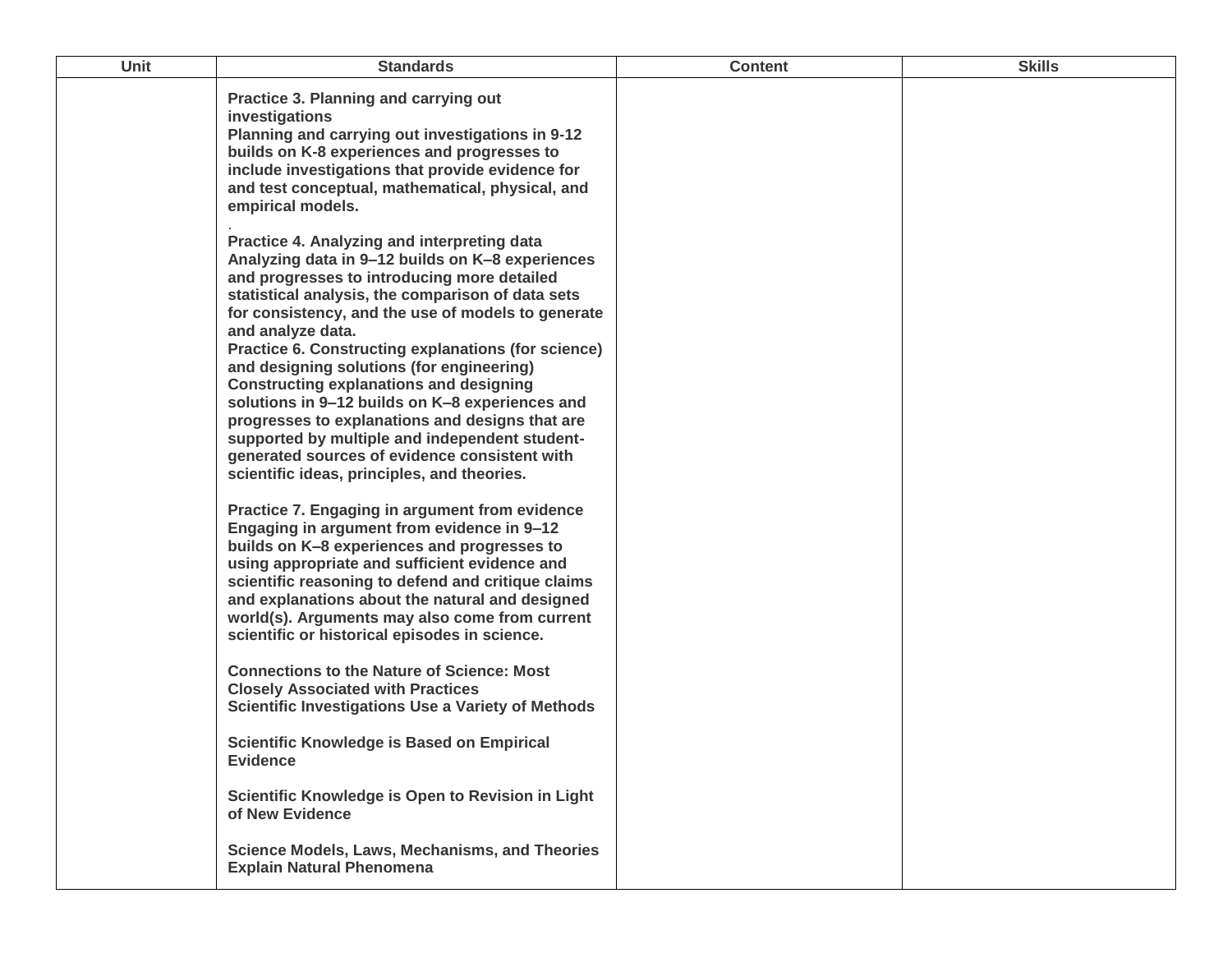| <b>Unit</b>                         | <b>Standards</b>                                                                                                                                                                                                                                                                                                                                                                                                                                                                                                                                                                                                                                                                                                                                                                                                                                                                                                                                                           | <b>Content</b>                                                                                                                                                                                                                                                                                                                                                             | <b>Skills</b>                                                                                                                                                                                                                                                                                                                                                                                                                                                                                                                                                                                                                                                                                                                                                                                                                                                                             |
|-------------------------------------|----------------------------------------------------------------------------------------------------------------------------------------------------------------------------------------------------------------------------------------------------------------------------------------------------------------------------------------------------------------------------------------------------------------------------------------------------------------------------------------------------------------------------------------------------------------------------------------------------------------------------------------------------------------------------------------------------------------------------------------------------------------------------------------------------------------------------------------------------------------------------------------------------------------------------------------------------------------------------|----------------------------------------------------------------------------------------------------------------------------------------------------------------------------------------------------------------------------------------------------------------------------------------------------------------------------------------------------------------------------|-------------------------------------------------------------------------------------------------------------------------------------------------------------------------------------------------------------------------------------------------------------------------------------------------------------------------------------------------------------------------------------------------------------------------------------------------------------------------------------------------------------------------------------------------------------------------------------------------------------------------------------------------------------------------------------------------------------------------------------------------------------------------------------------------------------------------------------------------------------------------------------------|
|                                     | © Copyright 2010. National Governors Association<br>Center for Best Practices and Council of Chief State<br>School Officers. All rights reserved.                                                                                                                                                                                                                                                                                                                                                                                                                                                                                                                                                                                                                                                                                                                                                                                                                          |                                                                                                                                                                                                                                                                                                                                                                            |                                                                                                                                                                                                                                                                                                                                                                                                                                                                                                                                                                                                                                                                                                                                                                                                                                                                                           |
| <b>Structure of</b><br><b>Atoms</b> | <b>CCSS: English Language Arts 6-12</b><br><b>CCSS: Grades 9-10</b><br><b>Capacities of the Literate Individual</b><br><b>Students Who are College and Career Ready in</b><br>Reading, Writing, Speaking, Listening, &<br>Language<br>They demonstrate independence.<br>They build strong content knowledge.<br>They respond to the varying demands of audience,<br>task, purpose, and discipline.<br>They comprehend as well as critique.<br>They value evidence.<br>They use technology and digital media strategically<br>and capably.<br>They come to understand other perspectives and<br>cultures.<br><b>NGSS: Science Performance Expectations (2013)</b><br><b>NGSS: HS Physical Sciences</b><br><b>HS.Structure and Properties of Matter</b><br><b>Performance Expectations</b><br>HS-PS1-1. Use the periodic table as a model to<br>predict the relative properties of elements based on<br>the patterns of electrons in the outermost energy level<br>of atoms. | This high school unit of study will<br>focus on the structure, properties, and<br>composition of matter.<br>In this study, students will address the<br>idea that matter has a definite<br>composition, and matter may be<br>individual atoms or combined.<br>Students' understandings will also<br>address that the patterns exist<br>because of the properties of atoms. | The student will be able to:<br>Explain how science is a<br>developing field where<br>theories are constantly<br>challenged.<br>Contrast the contributions<br>of Dalton, Thomson,<br>Rutherford, Bohr, and<br>Schroedinger in the<br>development of the modern<br>understanding of atomic<br>structure.<br>Contrast the modern<br>understanding of atomic<br>structure with historic<br>understandings.<br>Use language appropriate<br>$\bullet$<br>to atomic structure including<br>atom, ion, isotope,<br>subatomic particle, atomic<br>number, mass number,<br>average atomic mass, and<br>atomic mass unit.<br>Identify and calculate the<br>number of protons,<br>neutrons, and electrons in<br>any atom, ion, or isotope<br>given sufficient information<br>Explain how some isotopes<br>are made of unstable<br>nuclei, which decay over<br>time emitting particles and<br>energy. |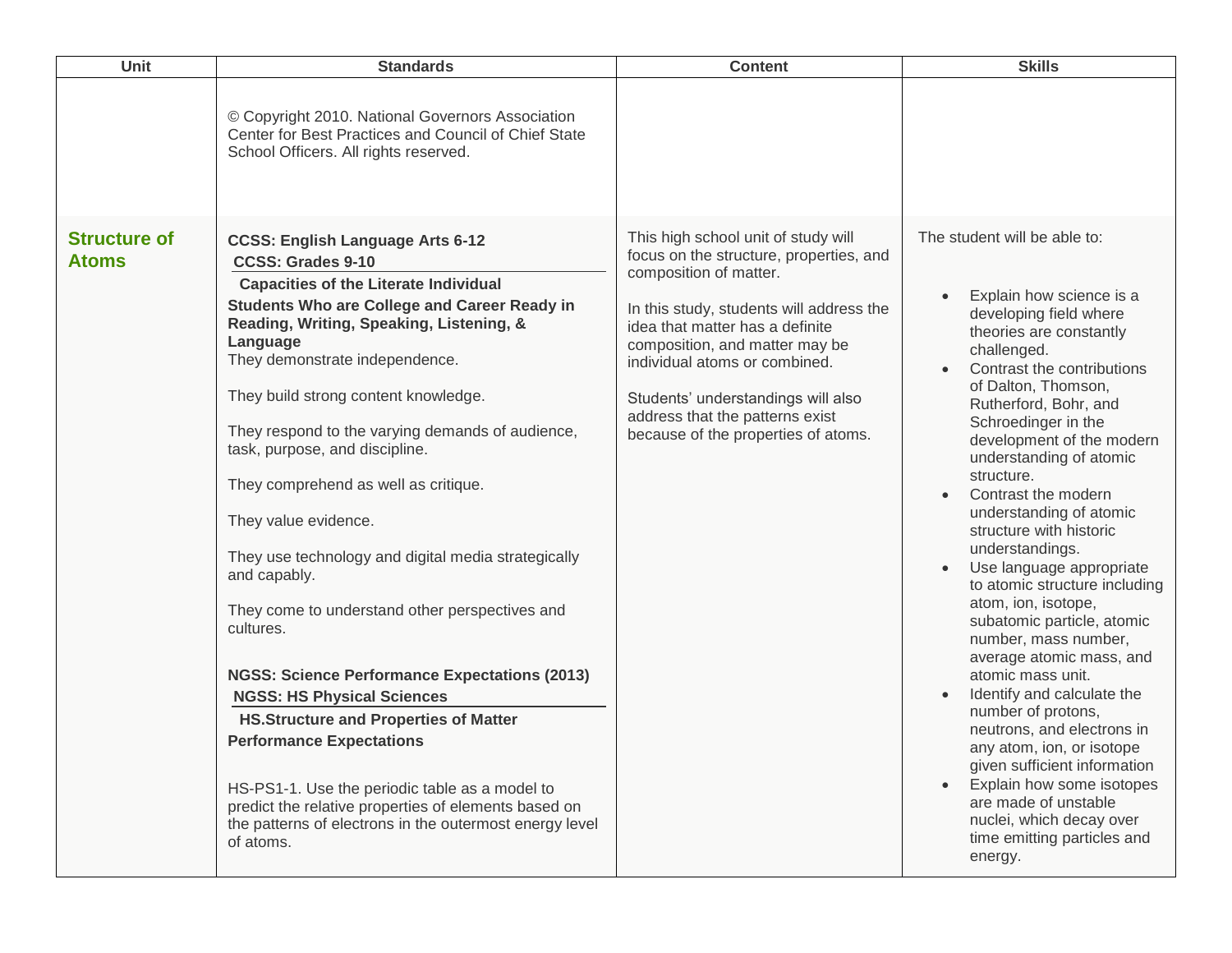| HS-PS1-8. Develop models to illustrate the changes in<br>Contrast the three kinds of<br>$\bullet$<br>the composition of the nucleus of the atom and the<br>emissions (alpha, beta, and<br>energy released during the processes of fission,<br>gamma), the composition of<br>fusion, and radioactive decay.<br>the emission, and the<br>material required to shield<br><b>HS.Chemical Reactions</b><br>them.<br><b>Performance Expectations</b><br>Differentiate between<br>$\bullet$<br>nuclear fission and fusion.<br>HS-PS1-2. Construct and revise an explanation for the<br>Identify the common uses<br>$\bullet$<br>outcome of a simple chemical reaction based on the<br>of nuclear fission and<br>outermost electron states of atoms, trends in the<br>fusion.<br>periodic table, and knowledge of the patterns of<br>chemical properties.<br><b>NGSS: Disciplinary Core Ideas</b><br><b>NGSS: 9-12</b><br><b>LS1: From Molecules to Organisms: Structures</b><br>and Processes<br><b>LS1.A: Structure and Function</b><br>All cells contain genetic information in the form of DNA<br>molecules. Genes are regions in the DNA that contain<br>the instructions that code for the formation of proteins,<br>which carry out most of the work of cells. (HS-LS1-<br>1)(secondary to HS-LS3-1) |  |
|-----------------------------------------------------------------------------------------------------------------------------------------------------------------------------------------------------------------------------------------------------------------------------------------------------------------------------------------------------------------------------------------------------------------------------------------------------------------------------------------------------------------------------------------------------------------------------------------------------------------------------------------------------------------------------------------------------------------------------------------------------------------------------------------------------------------------------------------------------------------------------------------------------------------------------------------------------------------------------------------------------------------------------------------------------------------------------------------------------------------------------------------------------------------------------------------------------------------------------------------------------------------------------------------------------|--|
| LS3: Heredity: Inheritance and Variation of Traits<br><b>LS3.A: Inheritance of Traits</b><br>Each chromosome consists of a single very long DNA<br>molecule, and each gene on the chromosome is a<br>particular segment of that DNA. The instructions for<br>forming species' characteristics are carried in DNA. All<br>cells in an organism have the same genetic content,<br>but the genes used(expressed) by the cell may be<br>regulated in different ways. Not all DNA codes for a<br>protein; some segments of DNA are involved in<br>regulatory or structural functions, and some have no<br>as-yet known function. (HS-LS3-1)<br><b>PS1: Matter and Its Interactions</b>                                                                                                                                                                                                                                                                                                                                                                                                                                                                                                                                                                                                                   |  |
| PS1.A: Structure and Properties of Matter                                                                                                                                                                                                                                                                                                                                                                                                                                                                                                                                                                                                                                                                                                                                                                                                                                                                                                                                                                                                                                                                                                                                                                                                                                                           |  |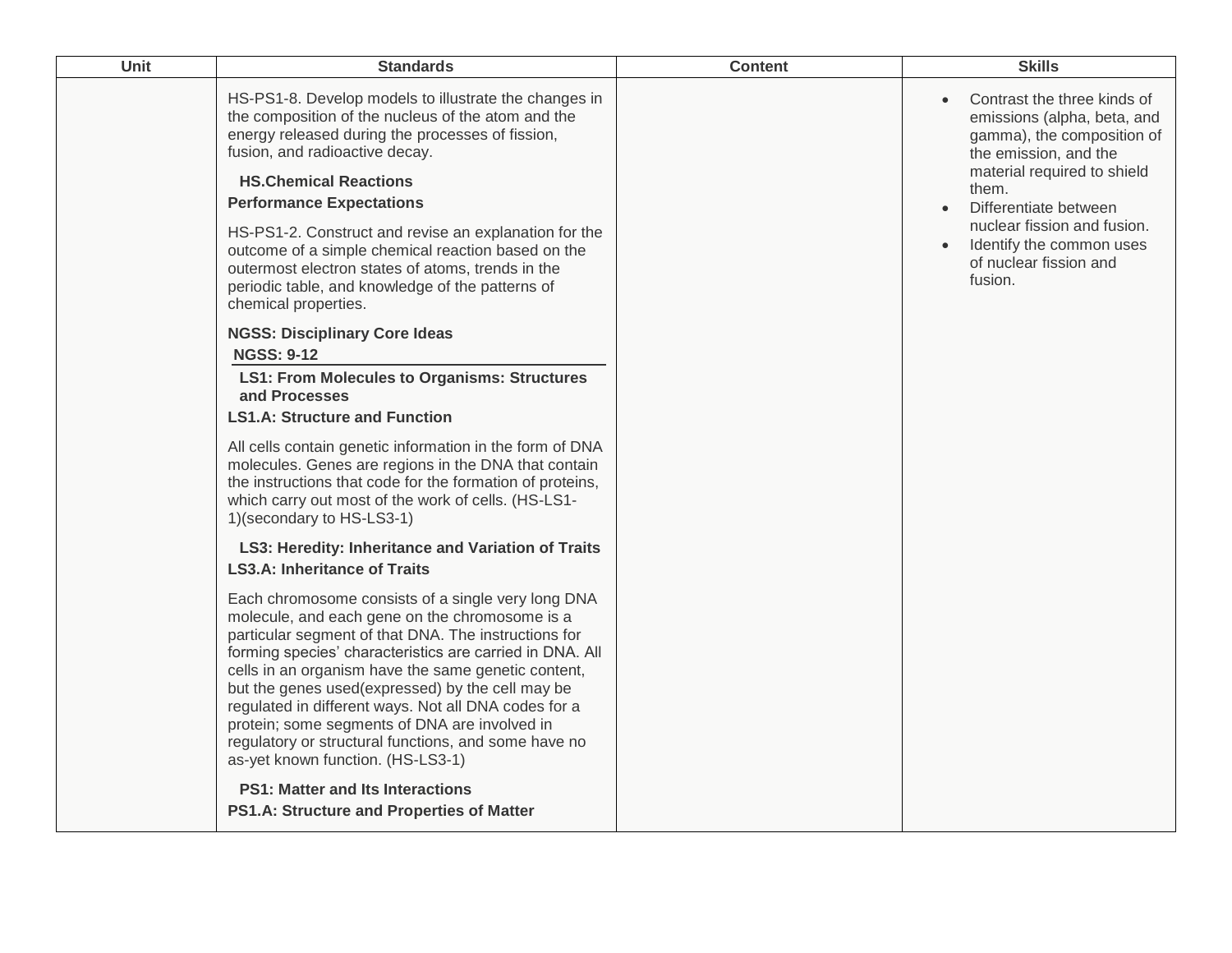| <b>Unit</b>                         | <b>Standards</b>                                                                                                                                                                                                                                                                                                                                                                                                                                                                                                                                                                                                                                                                                                                                           | <b>Content</b>                                                                                                                                                                                                                                                                                                           | <b>Skills</b>                                                                                                                                                                                                                                                                                                                                                                                                                                                                                                                                                                             |
|-------------------------------------|------------------------------------------------------------------------------------------------------------------------------------------------------------------------------------------------------------------------------------------------------------------------------------------------------------------------------------------------------------------------------------------------------------------------------------------------------------------------------------------------------------------------------------------------------------------------------------------------------------------------------------------------------------------------------------------------------------------------------------------------------------|--------------------------------------------------------------------------------------------------------------------------------------------------------------------------------------------------------------------------------------------------------------------------------------------------------------------------|-------------------------------------------------------------------------------------------------------------------------------------------------------------------------------------------------------------------------------------------------------------------------------------------------------------------------------------------------------------------------------------------------------------------------------------------------------------------------------------------------------------------------------------------------------------------------------------------|
|                                     | Each atom has a charged substructure consisting of a<br>nucleus, which is made of protons and neutrons,<br>surrounded by electrons. (HS-PS1-1)<br>The periodic table orders elements horizontally by the<br>number of protons in the atom's nucleus and places<br>those with similar chemical properties in columns. The<br>repeating patterns of this table reflect patterns of outer<br>electron states. (HS-PS1-1), (HSPS1-2)<br>The structure and interactions of matter at the bulk<br>scale are determined by electrical forces within and<br>between atoms. (HSPS1-3), (secondary to HS-PS2-6)<br>© Copyright 2010. National Governors Association<br>Center for Best Practices and Council of Chief State<br>School Officers. All rights reserved. |                                                                                                                                                                                                                                                                                                                          |                                                                                                                                                                                                                                                                                                                                                                                                                                                                                                                                                                                           |
| <b>Electron</b><br><b>Behaviors</b> | <b>CCSS: English Language Arts 6-12</b><br><b>CCSS: Grades 9-10</b><br><b>Capacities of the Literate Individual</b><br><b>Students Who are College and Career Ready in</b><br>Reading, Writing, Speaking, Listening, &<br>Language<br>They demonstrate independence.<br>They build strong content knowledge.<br>They respond to the varying demands of audience,<br>task, purpose, and discipline.<br>They comprehend as well as critique.<br>They value evidence.<br>They use technology and digital media strategically<br>and capably.<br>They come to understand other perspectives and<br>cultures.                                                                                                                                                   | This high school unit of study will<br>focus on the behavior and<br>arrangement of electrons.<br>In this study students will address the<br>principles of electromagnetic<br>radiation.<br>Student understanding will also<br>address the arrangement of electrons<br>using the Quantum Mechanical Model<br>of the Atom. | The student will be able to:<br>Distinguish among energy<br>levels, sublevels, and<br>orbitals.<br>Use the Aufbau principle to<br>fill an energy level diagram.<br>Determine both the full and<br>shorthand electron<br>configurations for an atom<br>or ion.<br>Determine the orbital<br>notation for the electron<br>arrangement in an atom or<br>ion using Hund's rule and<br>Pauli's exclusion principle.<br>Determine the quantum<br>numbers associated with an<br>electron.<br>Describe the process that<br>creates atomic spectra.<br>Explain the uniqueness of<br>atomic spectra. |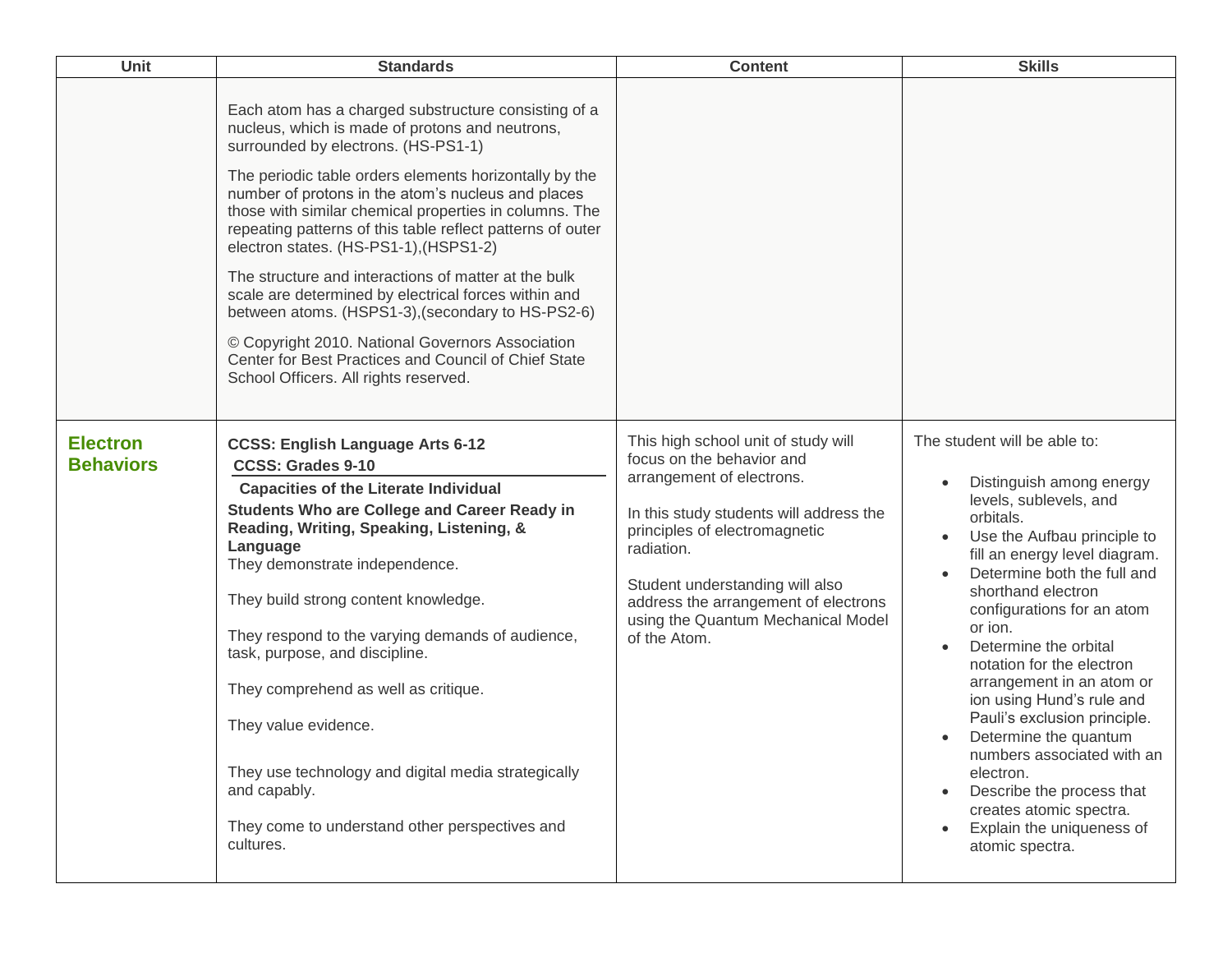| Unit | <b>Standards</b>                                                                                                                                                                                                                                                                                                                                               | <b>Content</b> | <b>Skills</b>                                                                                                                                                                                                                                                                        |
|------|----------------------------------------------------------------------------------------------------------------------------------------------------------------------------------------------------------------------------------------------------------------------------------------------------------------------------------------------------------------|----------------|--------------------------------------------------------------------------------------------------------------------------------------------------------------------------------------------------------------------------------------------------------------------------------------|
|      | <b>NGSS: Science Performance Expectations (2013)</b><br><b>NGSS: HS Physical Sciences</b><br><b>HS.Structure and Properties of Matter</b><br><b>Performance Expectations</b><br>HS-PS1-1. Use the periodic table as a model to<br>predict the relative properties of elements based on<br>the patterns of electrons in the outermost energy level<br>of atoms. |                | Provide examples of the<br>common applications of<br>atomic spectra, i.e. analysis<br>of a mixture using atomic<br>spectra.<br>Describe the relative<br>energies of ultraviolet,<br>visible, infrared, microwave,<br>X-ray, radio, and TV waves.<br>Distinguish between<br>$\bullet$ |
|      | <b>HS.Chemical Reactions</b><br><b>Performance Expectations</b>                                                                                                                                                                                                                                                                                                |                | absorption (excitation) and<br>emission of energy.                                                                                                                                                                                                                                   |
|      | HS-PS1-2. Construct and revise an explanation for the<br>outcome of a simple chemical reaction based on the<br>outermost electron states of atoms, trends in the<br>periodic table, and knowledge of the patterns of<br>chemical properties.                                                                                                                   |                | Describe the properties of<br>$\bullet$<br>light. (i.e. wavelength,<br>frequency and energy)<br>Calculate the wavelength,<br>frequency and energy for a<br>given electron transition.                                                                                                |
|      | <b>HS. Waves and Electromagnetic Radiation</b><br><b>Performance Expectations</b>                                                                                                                                                                                                                                                                              |                |                                                                                                                                                                                                                                                                                      |
|      | HS-PS4-1. Use mathematical representations to<br>support a claim regarding relationships among the<br>frequency, wavelength, and speed of waves traveling<br>in various media.                                                                                                                                                                                 |                |                                                                                                                                                                                                                                                                                      |
|      | HS-PS4-3. Evaluate the claims, evidence, and<br>reasoning behind the idea that electromagnetic<br>radiation can be described either by a wave model or<br>a particle model, and that for some situations one<br>model is more useful than the other.                                                                                                           |                |                                                                                                                                                                                                                                                                                      |
|      | HS-PS4-4. Evaluate the validity and reliability of<br>claims in published materials of the effects that<br>different frequencies of electromagnetic radiation have<br>when absorbed by matter.                                                                                                                                                                 |                |                                                                                                                                                                                                                                                                                      |
|      | HS-PS4-5. Communicate technical information about<br>how some technological devices use the principles of<br>wave behavior and wave interactions with matter to<br>transmit and capture information and energy.*                                                                                                                                               |                |                                                                                                                                                                                                                                                                                      |
|      | <b>NGSS: Disciplinary Core Ideas</b>                                                                                                                                                                                                                                                                                                                           |                |                                                                                                                                                                                                                                                                                      |
|      |                                                                                                                                                                                                                                                                                                                                                                |                |                                                                                                                                                                                                                                                                                      |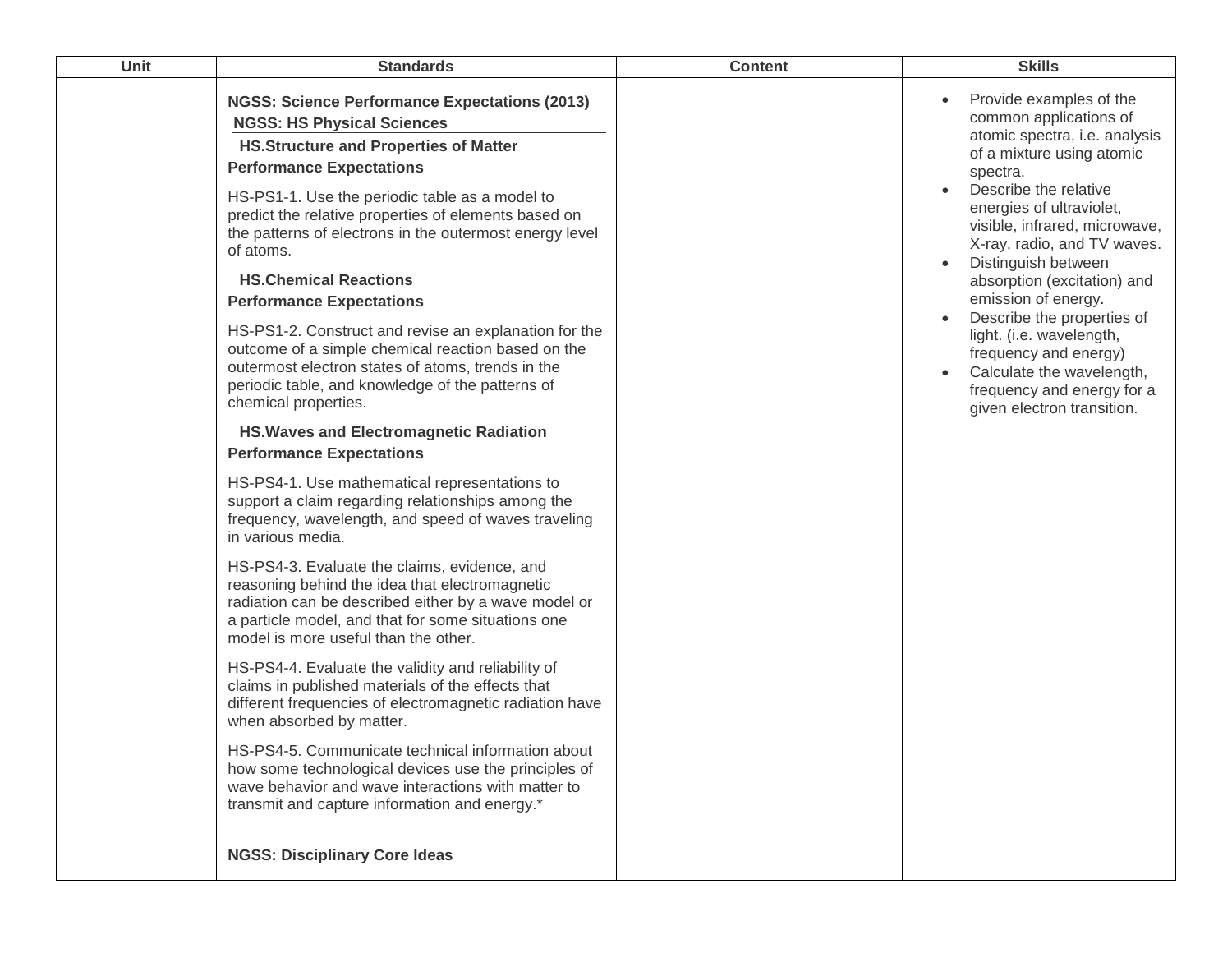| Unit | <b>Standards</b>                                                                                                                                                                                                                                                                                     | <b>Content</b> | <b>Skills</b> |
|------|------------------------------------------------------------------------------------------------------------------------------------------------------------------------------------------------------------------------------------------------------------------------------------------------------|----------------|---------------|
|      | <b>NGSS: 9-12</b><br><b>ESS1: Earth's Place in the Universe</b><br><b>ESS1.A: The Universe and Its Stars</b>                                                                                                                                                                                         |                |               |
|      | The study of stars' light spectra and brightness is used<br>to identify compositional elements of stars, their<br>movements, and their distances from Earth. (HS-<br>ESS1-2), (HS-ESS1-3)                                                                                                            |                |               |
|      | The Big Bang theory is supported by observations of<br>distant galaxies receding from our own, of the<br>measured composition of stars and non-stellar gases,<br>and of the maps of spectra of the primordial radiation<br>(cosmic microwave background) that still fills the<br>universe.(HSESS1-2) |                |               |
|      | <b>ESS2: Earth's Systems</b><br><b>ESS2.D: Weather and Climate</b>                                                                                                                                                                                                                                   |                |               |
|      | The foundation for Earth's global climate systems is<br>the electromagnetic radiation from the sun, as well as<br>its reflection, absorption, storage, and redistribution<br>among the atmosphere, ocean, and land systems, and<br>this energy's re-radiation into space.(HS-ESS2-4)                 |                |               |
|      | © Copyright 2010. National Governors Association<br>Center for Best Practices and Council of Chief State<br>School Officers. All rights reserved.                                                                                                                                                    |                |               |
|      |                                                                                                                                                                                                                                                                                                      |                |               |
|      |                                                                                                                                                                                                                                                                                                      |                |               |
|      |                                                                                                                                                                                                                                                                                                      |                |               |
|      |                                                                                                                                                                                                                                                                                                      |                |               |
|      |                                                                                                                                                                                                                                                                                                      |                |               |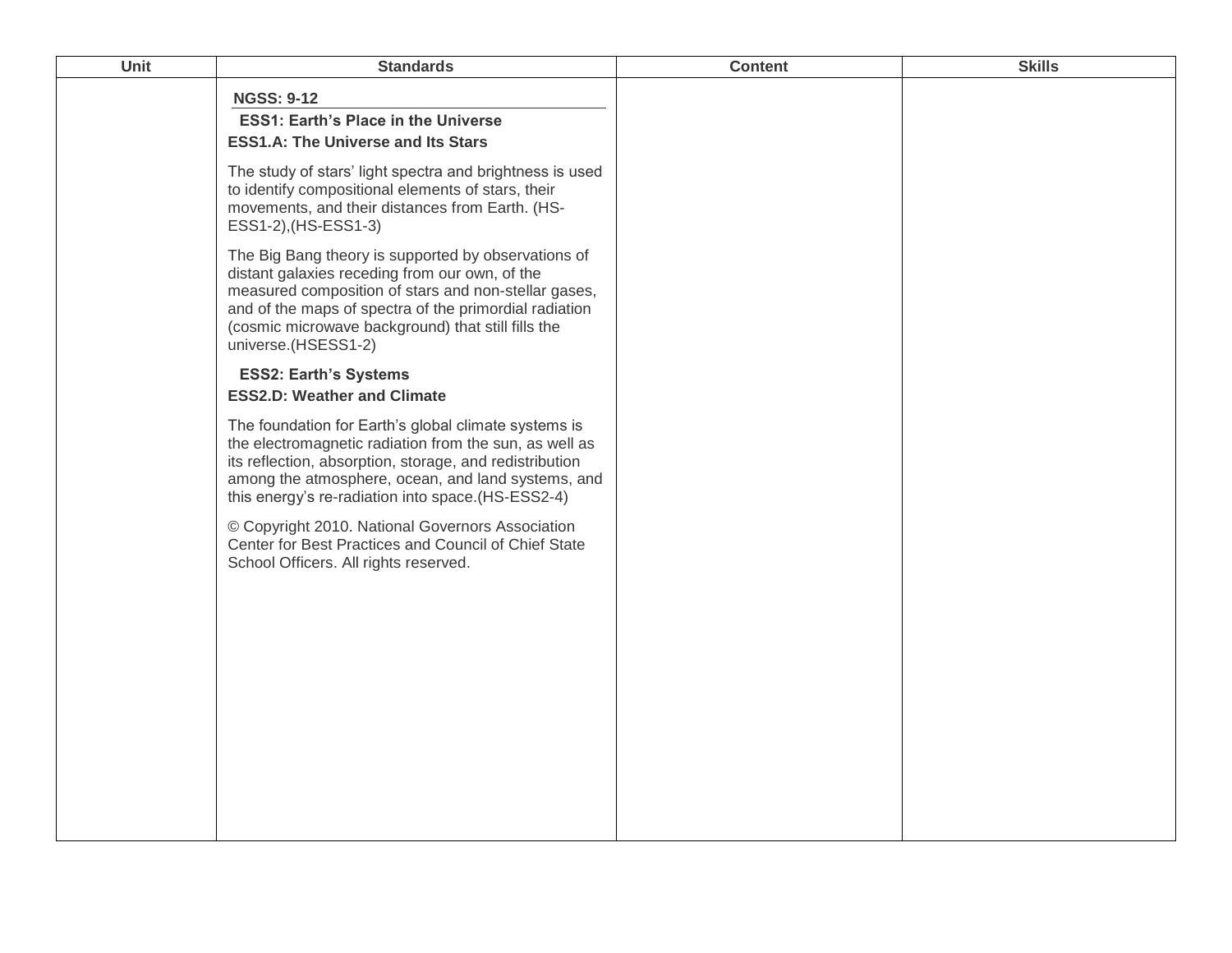| Unit                                | <b>Standards</b>                                                                                                                                                                                                                                                                                                                                                                                                                                                                                                                                                                                                                                                                                                                                                                                                                                                                                                                                                                                                                                                                                                                                                                                                                                                                                                                                                          | <b>Content</b>                                                                                                                                                                                                                                                                                                                                                                                 | <b>Skills</b>                                                                                                                                                                                                                                                                                                                                                                                                                                                                                                                                                                                                                                                                                                                                                                                                                                                                                                                                                                                                                                                                                                                                                                                                           |
|-------------------------------------|---------------------------------------------------------------------------------------------------------------------------------------------------------------------------------------------------------------------------------------------------------------------------------------------------------------------------------------------------------------------------------------------------------------------------------------------------------------------------------------------------------------------------------------------------------------------------------------------------------------------------------------------------------------------------------------------------------------------------------------------------------------------------------------------------------------------------------------------------------------------------------------------------------------------------------------------------------------------------------------------------------------------------------------------------------------------------------------------------------------------------------------------------------------------------------------------------------------------------------------------------------------------------------------------------------------------------------------------------------------------------|------------------------------------------------------------------------------------------------------------------------------------------------------------------------------------------------------------------------------------------------------------------------------------------------------------------------------------------------------------------------------------------------|-------------------------------------------------------------------------------------------------------------------------------------------------------------------------------------------------------------------------------------------------------------------------------------------------------------------------------------------------------------------------------------------------------------------------------------------------------------------------------------------------------------------------------------------------------------------------------------------------------------------------------------------------------------------------------------------------------------------------------------------------------------------------------------------------------------------------------------------------------------------------------------------------------------------------------------------------------------------------------------------------------------------------------------------------------------------------------------------------------------------------------------------------------------------------------------------------------------------------|
| <b>Atomic</b><br><b>Interaction</b> | <b>CCSS: English Language Arts 6-12</b><br><b>CCSS: Grades 9-10</b><br><b>Capacities of the Literate Individual</b><br>Students Who are College and Career Ready in<br>Reading, Writing, Speaking, Listening, &<br>Language<br>They demonstrate independence.<br>They build strong content knowledge.<br>They respond to the varying demands of audience,<br>task, purpose, and discipline.<br>They comprehend as well as critique.<br>They value evidence.<br>They use technology and digital media strategically<br>and capably.<br>They come to understand other perspectives and<br>cultures.<br><b>NGSS: Science Performance Expectations (2013)</b><br><b>NGSS: HS Physical Sciences</b><br><b>HS.Structure and Properties of Matter</b><br><b>Performance Expectations</b><br>HS-PS1-1. Use the periodic table as a model to<br>predict the relative properties of elements based on<br>the patterns of electrons in the outermost energy level<br>of atoms.<br>HS-PS1-3. Plan and conduct an investigation to<br>gather evidence to compare the structure of<br>substances at the bulk scale to infer the strength of<br>electrical forces between particles.<br>HS-PS2-6. Communicate scientific and technical<br>information about why the molecular-level structure is<br>important in the functioning of designed materials.*<br><b>HS.Chemical Reactions</b> | This high school unit of study will<br>focus on the interaction between<br>atoms.<br>In this study, students will address the<br>idea that bonds are created by<br>transferring or sharing electrons.<br>Students' understandings will also<br>address that the behaviors and<br>patterns exist on the periodic table<br>and the role it plays in bonding, in<br>particular electronegativity. | The students will be able to:<br>Determine the number of<br>$\bullet$<br>valence electrons in an<br>atom from its position in the<br>Periodic Table.<br>Describe how atoms<br>$\bullet$<br>interact with one another by<br>transferring and sharing<br>valence electrons.<br>Use electronegativity values<br>to determine whether a<br>compound is ionic, polar or<br>nonpolar covalent.<br>Illustrate neutral atoms and<br>ions using electron dot<br>notation. e. Illustrate ionic<br>and covalent bonds utilizing<br>electron dot notation<br>Use appropriate materials<br>to build adequate models of<br>simple molecules and<br>polyatomic ions<br>representing the shapes of<br>these species.<br>Describe van der Waals<br>$\bullet$<br>forces (London forces and<br>dipole-dipole forces) and<br>hydrogen bonds.<br>Identify and differentiate<br>among the linear, bent, and<br>tetrahedral shapes.<br>Predict the shape of a<br>molecule from its chemical<br>formula.<br>Predict the polarity of a<br>$\bullet$<br>molecule given its shape<br>and types of bonds<br>Construct and revise an<br>explanation for the outcome<br>of a simple chemical<br>reaction based on the<br>outermost electron states of |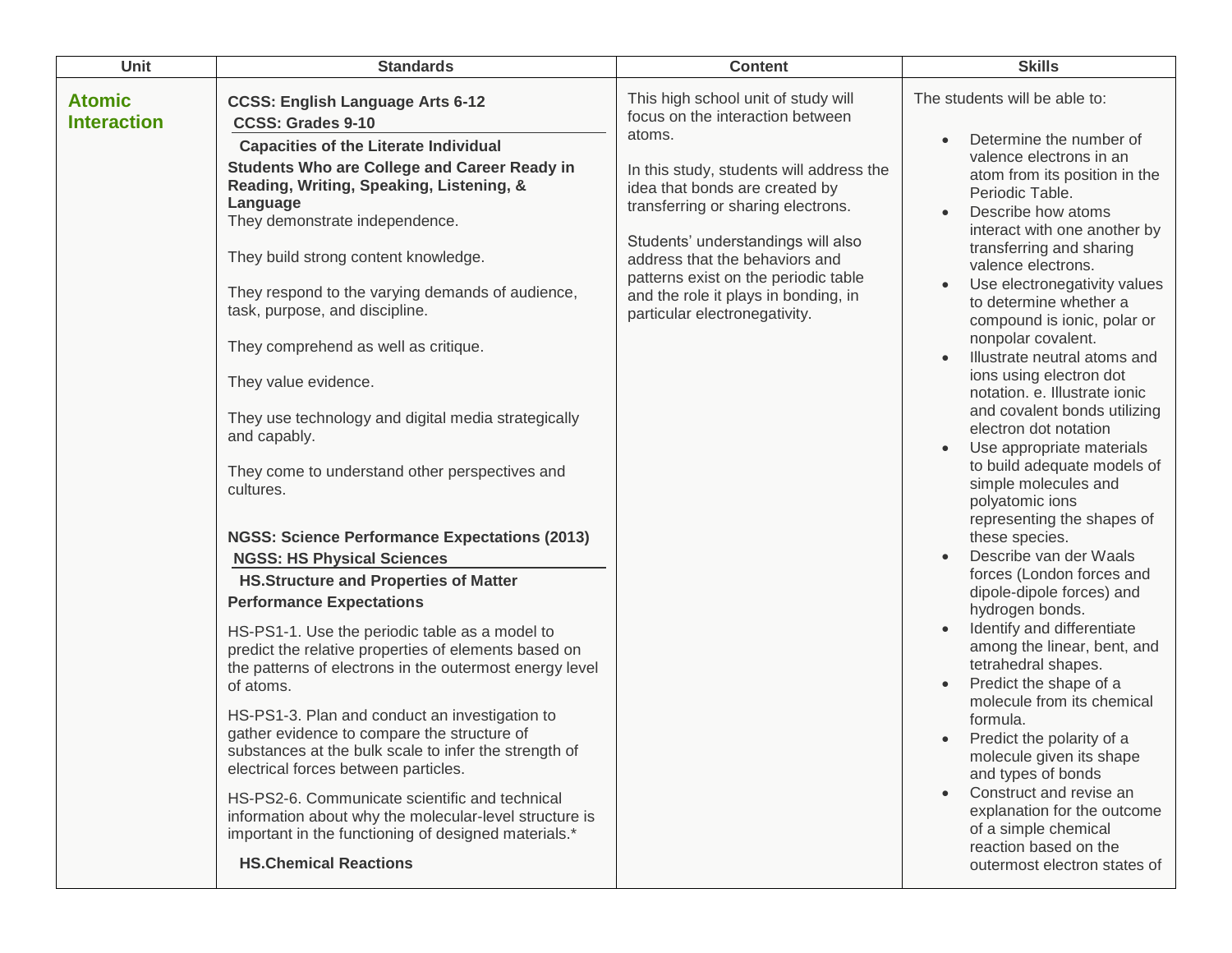| Unit                                | <b>Standards</b>                                                                                                                                                                                                                                                                                                                                                                                                                     | <b>Content</b>                                                                                                                                                                                                                                                                        | <b>Skills</b>                                                                                                                                                                                                                                                                                                                                                                                                                                                                                                                                                                                                                                                                                                                                                                                                                                      |
|-------------------------------------|--------------------------------------------------------------------------------------------------------------------------------------------------------------------------------------------------------------------------------------------------------------------------------------------------------------------------------------------------------------------------------------------------------------------------------------|---------------------------------------------------------------------------------------------------------------------------------------------------------------------------------------------------------------------------------------------------------------------------------------|----------------------------------------------------------------------------------------------------------------------------------------------------------------------------------------------------------------------------------------------------------------------------------------------------------------------------------------------------------------------------------------------------------------------------------------------------------------------------------------------------------------------------------------------------------------------------------------------------------------------------------------------------------------------------------------------------------------------------------------------------------------------------------------------------------------------------------------------------|
|                                     | <b>Performance Expectations</b><br>HS-PS1-2. Construct and revise an explanation for the<br>outcome of a simple chemical reaction based on the<br>outermost electron states of atoms, trends in the<br>periodic table, and knowledge of the patterns of<br>chemical properties.<br>© Copyright 2010. National Governors Association<br>Center for Best Practices and Council of Chief State<br>School Officers. All rights reserved. |                                                                                                                                                                                                                                                                                       | atoms, trends in the<br>periodic table, and<br>knowledge of the patterns<br>of chemical properties.<br>Apply scientific principles<br>and evidence to provide an<br>explanation of phenomena<br>and solve design problems,<br>taking into account possible<br>unanticipated effects.<br>Communicate scientific and<br>$\bullet$<br>technical information about<br>why the molecular-level<br>structure is important in the<br>functioning of designed<br>materials.<br>Plan and conduct an<br>investigation to gather<br>evidence to compare the<br>structure of substances at<br>the bulk scale to infer the<br>strength of electrical forces<br>between particles.<br>Use the periodic table as a<br>model to predict the relative<br>properties of elements<br>based on the patterns of<br>electrons in the outermost<br>energy level of atoms. |
| <b>Chemical</b><br><b>Reactions</b> | <b>CCSS: English Language Arts 6-12</b><br><b>CCSS: Grades 9-10</b><br><b>Capacities of the Literate Individual</b><br><b>Students Who are College and Career Ready in</b><br>Reading, Writing, Speaking, Listening, &<br>Language<br>They demonstrate independence.                                                                                                                                                                 | This high school unit of study will<br>focus on chemical reactions.<br>In this study, students will address the<br>idea that matter cannot be created or<br>destroyed.<br>Students' understandings will also<br>address the patterns that exist in<br>compounds as well as reactions. | The student will be able to:<br>Distinguish between<br>reactants and products in a<br>chemical reaction.<br>Write a word or symbolic<br>$\bullet$<br>equation to represent a<br>chemical reaction.<br>Balance a simple equation.<br>$\bullet$                                                                                                                                                                                                                                                                                                                                                                                                                                                                                                                                                                                                      |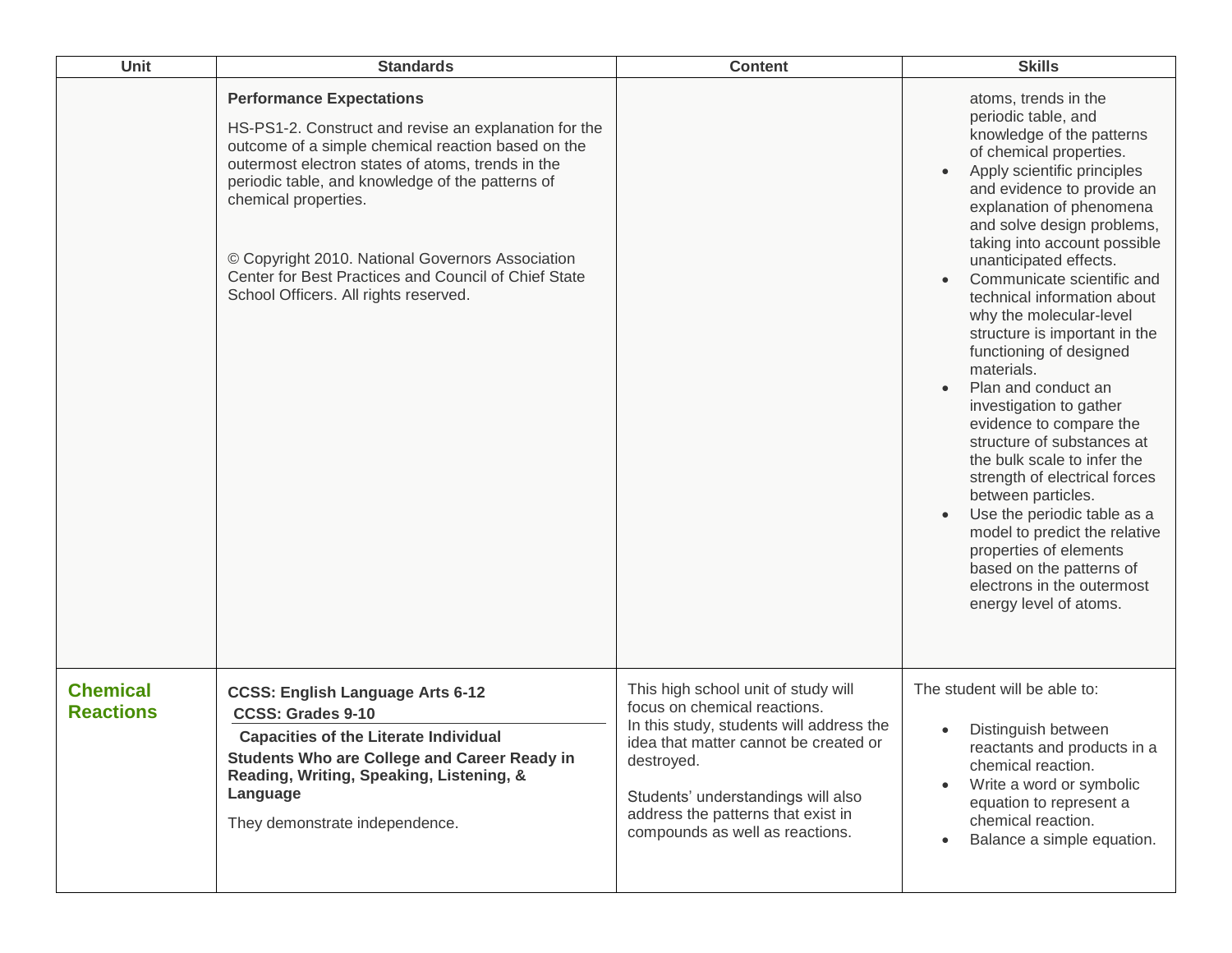| They build strong content knowledge.<br>They respond to the varying demands of audience,<br>task, purpose, and discipline.<br>They comprehend as well as critique. |                                                                                                                                                                                                                                                                                                                                                                                                                                                                                                                                                                                                                                                                                                                                                                                                                   | Explain how a balanced<br>chemical equation supports<br>the Law of Conservation of                                                                                                                                                                                                                                                                                                                                                                                                                                                                                                                                                                                                                                                                                                                                                                                                                 |
|--------------------------------------------------------------------------------------------------------------------------------------------------------------------|-------------------------------------------------------------------------------------------------------------------------------------------------------------------------------------------------------------------------------------------------------------------------------------------------------------------------------------------------------------------------------------------------------------------------------------------------------------------------------------------------------------------------------------------------------------------------------------------------------------------------------------------------------------------------------------------------------------------------------------------------------------------------------------------------------------------|----------------------------------------------------------------------------------------------------------------------------------------------------------------------------------------------------------------------------------------------------------------------------------------------------------------------------------------------------------------------------------------------------------------------------------------------------------------------------------------------------------------------------------------------------------------------------------------------------------------------------------------------------------------------------------------------------------------------------------------------------------------------------------------------------------------------------------------------------------------------------------------------------|
|                                                                                                                                                                    |                                                                                                                                                                                                                                                                                                                                                                                                                                                                                                                                                                                                                                                                                                                                                                                                                   | Mass.<br>Compare the amount and<br>kinds of atoms of reactants<br>and products in a chemical<br>reaction.<br>Categorize the types of<br>chemical reactions based<br>on the nature of observed<br>changes.<br>Identify the type of chemical<br>reactions based on the<br>reactants given.<br>Predict the products of a<br>synthesis, decomposition,<br>single replacement, and<br>double replacement or<br>combustion reaction, for a<br>given combination of<br>reactants.<br>Write net ionic reactions for<br>precipitation reactions.<br>Use the periodic table as a<br>model to predict the relative<br>properties of elements<br>based on the patterns of<br>electrons in the outermost<br>energy level of atoms.<br>Use mathematical<br>representations to support<br>the claim that atoms, and<br>therefore mass, are<br>conserved during a<br>chemical reaction.<br>Construct and revise an |
|                                                                                                                                                                    |                                                                                                                                                                                                                                                                                                                                                                                                                                                                                                                                                                                                                                                                                                                                                                                                                   | explanation for the outcome<br>of a simple chemical<br>reaction based on the<br>outermost electron states of<br>atoms, trends in the<br>periodic table, and                                                                                                                                                                                                                                                                                                                                                                                                                                                                                                                                                                                                                                                                                                                                        |
|                                                                                                                                                                    | They use technology and digital media strategically<br><b>Capacities of the Literate Individual</b><br><b>Students Who are College and Career Ready in</b><br>Reading, Writing, Speaking, Listening, &<br>They demonstrate independence.<br>They build strong content knowledge.<br>They respond to the varying demands of audience,<br>task, purpose, and discipline.<br>They comprehend as well as critique.<br>They use technology and digital media strategically<br>They come to understand other perspectives and<br><b>NGSS: Science Performance Expectations (2013)</b><br><b>NGSS: HS Physical Sciences</b><br><b>HS.Structure and Properties of Matter</b><br><b>Performance Expectations</b><br>HS-PS1-1. Use the periodic table as a model to<br>predict the relative properties of elements based on |                                                                                                                                                                                                                                                                                                                                                                                                                                                                                                                                                                                                                                                                                                                                                                                                                                                                                                    |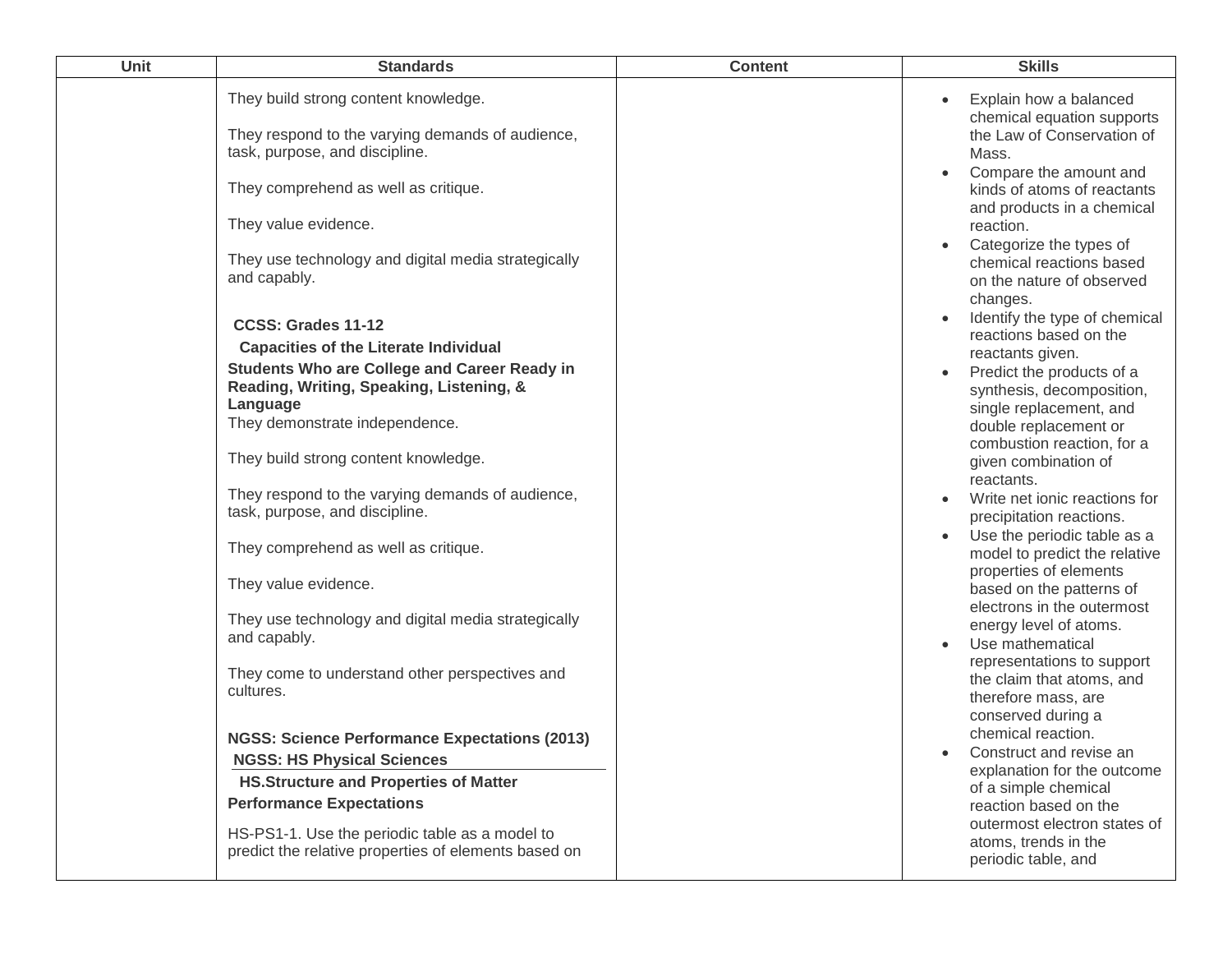| Unit | <b>Standards</b>                                                                                                                                                                                                                                                                                                                                                                                                                                                                                                                                                                                                                                                                                                                                                                                                                                                                                                                                                                                                                                                                                                                                                                                                                                                                                                                                                                   | <b>Content</b> | <b>Skills</b>                                                                                                                                                                                                                                                                                                                                                                               |
|------|------------------------------------------------------------------------------------------------------------------------------------------------------------------------------------------------------------------------------------------------------------------------------------------------------------------------------------------------------------------------------------------------------------------------------------------------------------------------------------------------------------------------------------------------------------------------------------------------------------------------------------------------------------------------------------------------------------------------------------------------------------------------------------------------------------------------------------------------------------------------------------------------------------------------------------------------------------------------------------------------------------------------------------------------------------------------------------------------------------------------------------------------------------------------------------------------------------------------------------------------------------------------------------------------------------------------------------------------------------------------------------|----------------|---------------------------------------------------------------------------------------------------------------------------------------------------------------------------------------------------------------------------------------------------------------------------------------------------------------------------------------------------------------------------------------------|
|      | the patterns of electrons in the outermost energy level<br>of atoms.<br><b>HS.Chemical Reactions</b><br><b>Performance Expectations</b><br>HS-PS1-2. Construct and revise an explanation for the<br>outcome of a simple chemical reaction based on the<br>outermost electron states of atoms, trends in the<br>periodic table, and knowledge of the patterns of<br>chemical properties.<br>HS-PS1-4. Develop a model to illustrate that the<br>release or absorption of energy from a chemical<br>reaction system depends upon the changes in total<br>bond energy.<br>HS-PS1-7. Use mathematical representations to<br>support the claim that atoms, and therefore mass, are<br>conserved during a chemical reaction.<br><b>HS.Energy</b><br><b>Performance Expectations</b><br>HS-PS3-1. Create a computational model to calculate<br>the change in the energy of one component in a<br>system when the change in energy of the other<br>component(s) and energy flows in and out of the<br>system are known.<br><b>NGSS: HS Life Sciences</b><br>HS. Matter and Energy in Organisms and<br><b>Ecosystems</b><br><b>Performance Expectations</b><br>HS-LS1-5. Use a model to illustrate how<br>photosynthesis transforms light energy into stored<br>chemical energy.<br>HS-LS1-6. Construct and revise an explanation based<br>on evidence for how carbon, hydrogen, and oxygen |                | knowledge of the patterns<br>of chemical properties.<br>Use mathematical<br>representations to support<br>the claim that atoms, and<br>therefore mass, are<br>conserved during a<br>chemical reaction.<br>Develop a model to<br>$\bullet$<br>illustrate that the release or<br>absorption of energy from a<br>chemical reaction system<br>depends upon the changes<br>in total bond energy. |
|      | from sugar molecules may combine with other<br>elements to form amino acids and/or other large<br>carbon-based molecules.                                                                                                                                                                                                                                                                                                                                                                                                                                                                                                                                                                                                                                                                                                                                                                                                                                                                                                                                                                                                                                                                                                                                                                                                                                                          |                |                                                                                                                                                                                                                                                                                                                                                                                             |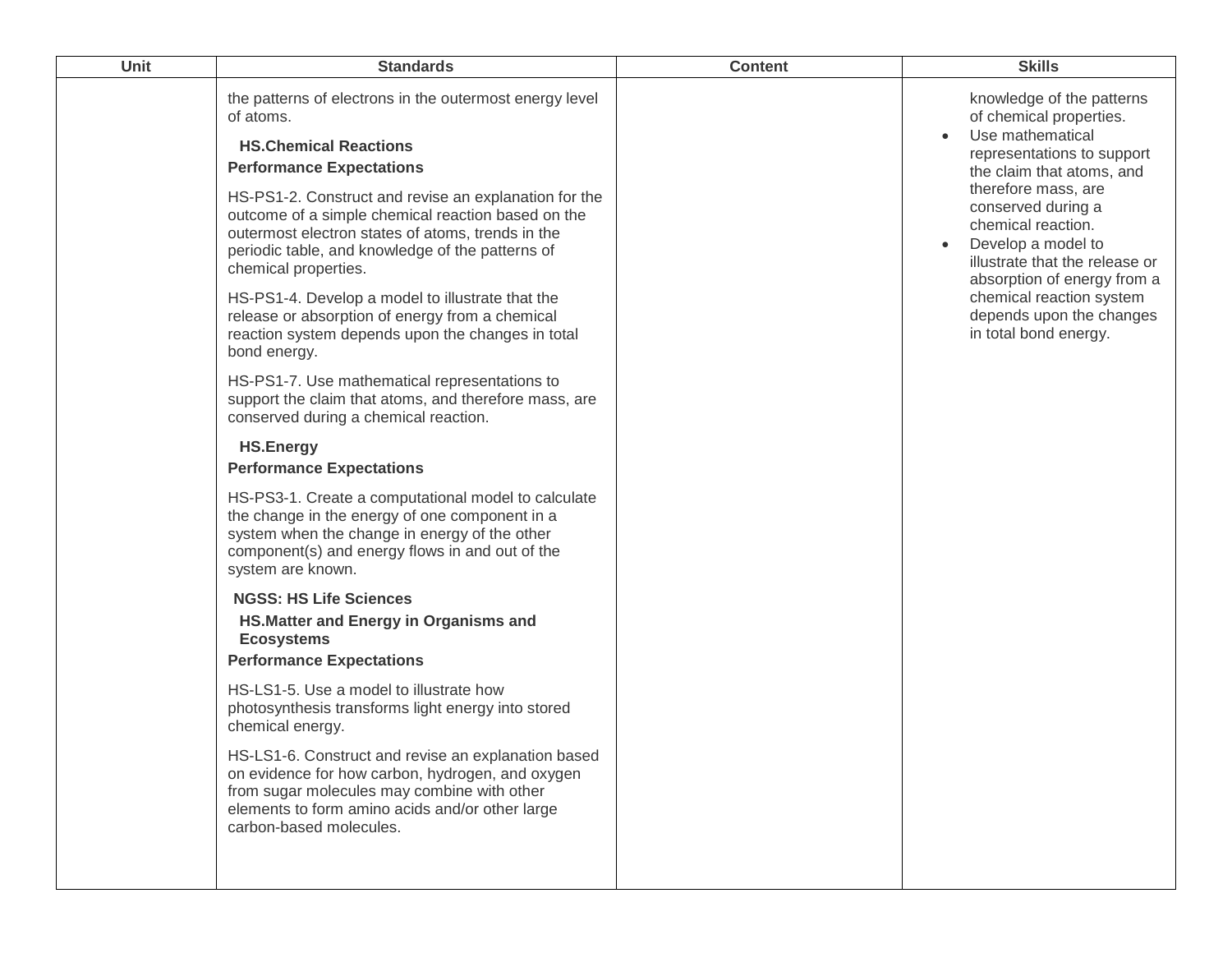| Unit | <b>Standards</b>                                                                                                                                                                                                                                                                                     | <b>Content</b> | <b>Skills</b> |
|------|------------------------------------------------------------------------------------------------------------------------------------------------------------------------------------------------------------------------------------------------------------------------------------------------------|----------------|---------------|
|      | HS-LS1-7. Use a model to illustrate that cellular<br>respiration is a chemical process whereby the bonds<br>of food molecules and oxygen molecules are broken<br>and the bonds in new compounds are formed resulting<br>in a net transfer of energy.                                                 |                |               |
|      | HS-LS2-4. Use mathematical representations to<br>support claims for the cycling of matter and flow of<br>energy among organisms in an ecosystem.                                                                                                                                                     |                |               |
|      | <b>NGSS: Disciplinary Core Ideas</b><br><b>NGSS: 9-12</b><br><b>LS1: From Molecules to Organisms: Structures</b><br>and Processes<br>LS1.C: Organization for Matter and Energy Flow in<br><b>Organisms</b>                                                                                           |                |               |
|      | The process of photosynthesis converts light energy to<br>stored chemical energy by converting carbon dioxide<br>plus water into sugars plus released oxygen. (HS-LS1-<br>5)                                                                                                                         |                |               |
|      | The sugar molecules thus formed contain carbon,<br>hydrogen, and oxygen: their hydrocarbon backbones<br>are used to make amino acids and other carbon-<br>based molecules that can be assembled into larger<br>molecules (suchas proteins or DNA), used for<br>example to form new cells. (HS-LS1-6) |                |               |
|      | <b>ESS2: Earth's Systems</b><br><b>ESS2.A: Earth Materials and Systems</b>                                                                                                                                                                                                                           |                |               |
|      | Earth's systems, being dynamic and interacting, cause<br>feedback effects that can increase or decrease the<br>original changes. (HSESS2-1), (HS-ESS2-2)                                                                                                                                             |                |               |
|      | <b>ESS3: Earth and Human Activity</b><br><b>ESS3.A: Natural Resources</b>                                                                                                                                                                                                                            |                |               |
|      | All forms of energy production and other resource<br>extraction have associated economic, social,<br>environmental, and geopolitical costs and risks as well<br>as benefits. New technologies and social regulations<br>can change the balance of these factors. (HS-ESS3-2)                         |                |               |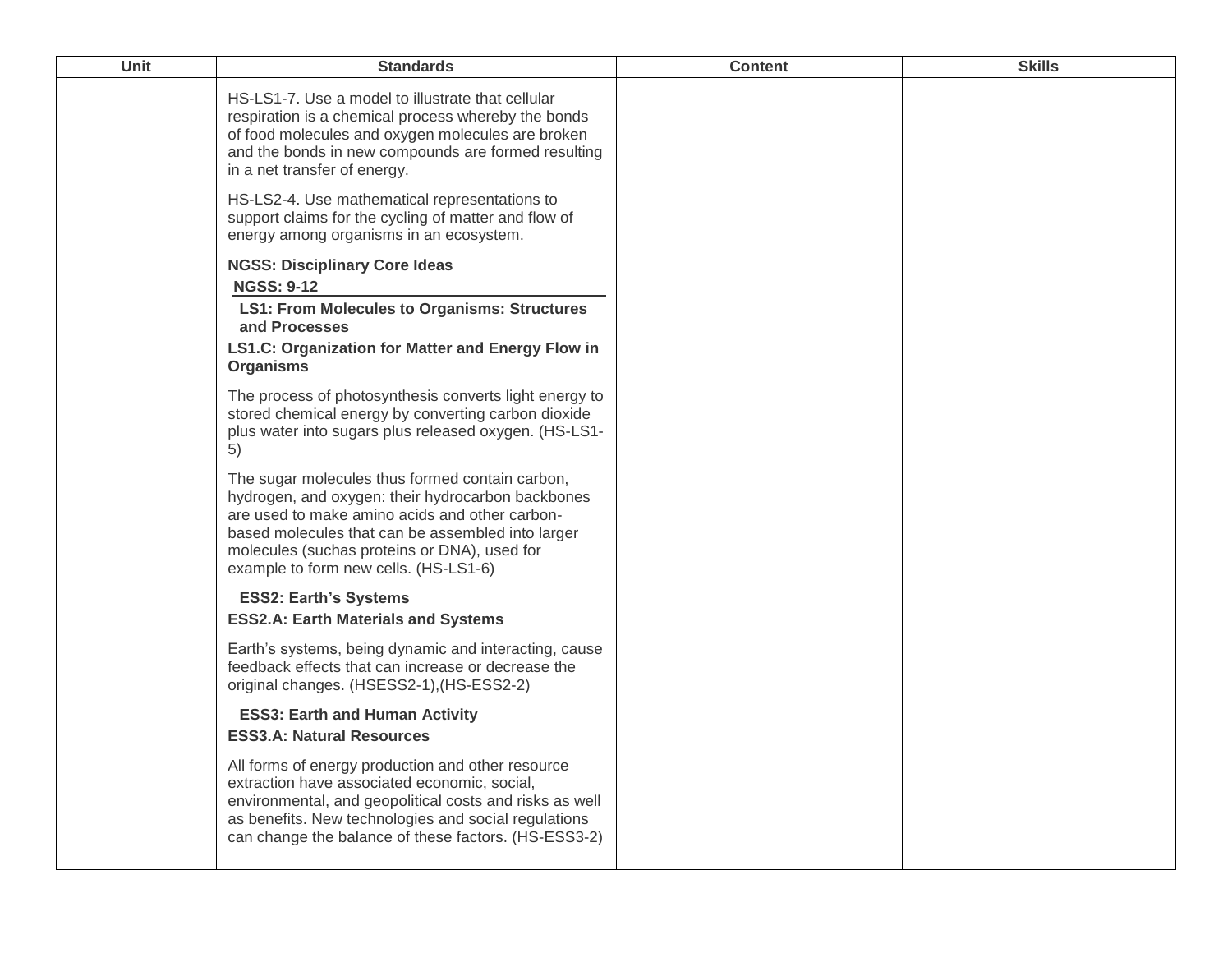| Unit                 | <b>Standards</b>                                                                                                                                                                                                                                                                                                                                                                                                                                                                                                                                                                                                                                                                                                                                                                                                                                                                                                                                                                                                                                                                | <b>Content</b>                                                                                                                                                                                                                                                                                                                 | <b>Skills</b>                                                                                                                                                                                                                                                                                                                                                                                                                                                                                                                                                                                                                                                                                                                                                                                                                                                                                                                                                        |
|----------------------|---------------------------------------------------------------------------------------------------------------------------------------------------------------------------------------------------------------------------------------------------------------------------------------------------------------------------------------------------------------------------------------------------------------------------------------------------------------------------------------------------------------------------------------------------------------------------------------------------------------------------------------------------------------------------------------------------------------------------------------------------------------------------------------------------------------------------------------------------------------------------------------------------------------------------------------------------------------------------------------------------------------------------------------------------------------------------------|--------------------------------------------------------------------------------------------------------------------------------------------------------------------------------------------------------------------------------------------------------------------------------------------------------------------------------|----------------------------------------------------------------------------------------------------------------------------------------------------------------------------------------------------------------------------------------------------------------------------------------------------------------------------------------------------------------------------------------------------------------------------------------------------------------------------------------------------------------------------------------------------------------------------------------------------------------------------------------------------------------------------------------------------------------------------------------------------------------------------------------------------------------------------------------------------------------------------------------------------------------------------------------------------------------------|
|                      | © Copyright 2010. National Governors Association<br>Center for Best Practices and Council of Chief State<br>School Officers. All rights reserved.                                                                                                                                                                                                                                                                                                                                                                                                                                                                                                                                                                                                                                                                                                                                                                                                                                                                                                                               |                                                                                                                                                                                                                                                                                                                                |                                                                                                                                                                                                                                                                                                                                                                                                                                                                                                                                                                                                                                                                                                                                                                                                                                                                                                                                                                      |
| <b>Stoichiometry</b> | <b>CCSS: English Language Arts 6-12</b><br><b>CCSS: Grades 9-10</b><br><b>Capacities of the Literate Individual</b><br><b>Students Who are College and Career Ready in</b><br>Reading, Writing, Speaking, Listening, &<br>Language<br>They demonstrate independence.<br>They build strong content knowledge.<br>They respond to the varying demands of audience,<br>task, purpose, and discipline.<br>They comprehend as well as critique.<br>They value evidence.<br>They use technology and digital media strategically<br>and capably.<br>They come to understand other perspectives and<br>cultures.<br><b>CCSS: Mathematics</b><br><b>CCSS: HS: Num/Quantity</b><br><b>Quantities</b><br>HSN-Q.A. Reason quantitatively and use units to<br>solve problems.<br><b>Mathematical Practice</b><br><b>MP. The Standards for Mathematical Practice</b><br>describe varieties of expertise that mathematics<br>educators at all levels should seek to develop in<br>their students.<br><b>NGSS: Science Performance Expectations (2013)</b><br><b>NGSS: HS Physical Sciences</b> | This high school unit of study will<br>focus on the mathematical<br>relationships within compounds as<br>well as chemical reactions.<br>In this study, students will address the<br>idea the mole, molar mass, and<br>Avogadro's number.<br>Students' understandings will also<br>address mathematical patterns that<br>exist. | The student will be able to:<br>Explain how a balanced<br>chemical equation relates to<br>the law of conservation of<br>mass.<br>Define the mole and<br>describe its importance.<br>Describe how Avogadro's<br>number is related to a mole<br>of any substance.<br>Define and calculate the<br>molar mass of a compound.<br>Convert among the number<br>of particles, mass, moles,<br>and volume of a substance.<br>Calculate the percent<br>composition of a substance<br>from its chemical formula.<br>Calculate the percent<br>composition of a substance<br>from experimental data.<br>Distinguish between<br>empirical and molecular<br>formulas.<br>Derive the empirical formula<br>for a compound by using<br>experimentally obtained<br>masses of each element.<br>Define stoichiometry and<br>describe its importance.<br>Identify stoichiometric ratios<br>from balanced chemical<br>equations.<br>Calculate different types of<br>stoichiometry problems. |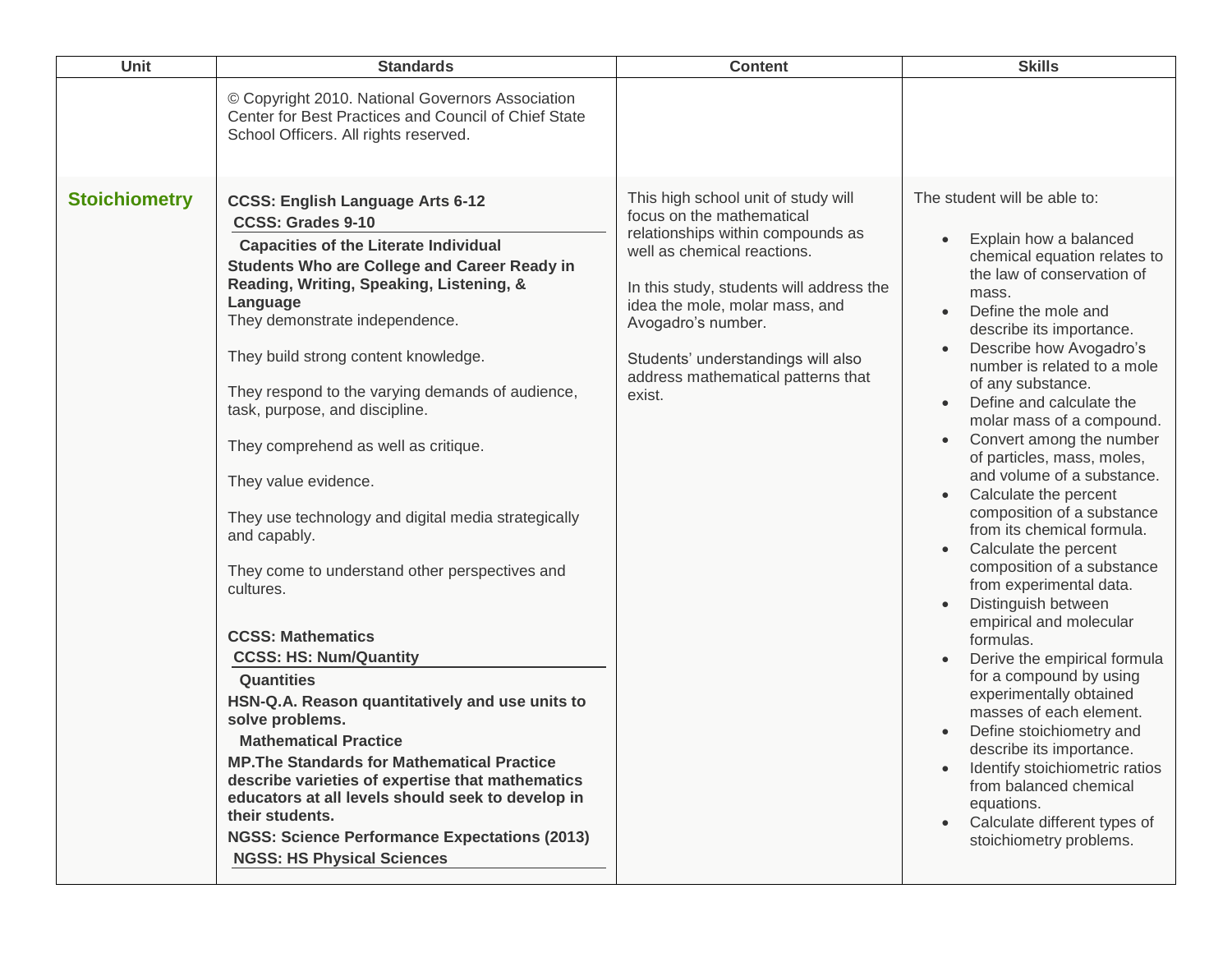| <b>Unit</b>                                            | <b>Standards</b>                                                                                                                                                                                                                                                                                                                                                                                                                                                                                                                                                                                                                                                                       | <b>Content</b>                                                                                                                                                                                                                                                                                                                                                                      | <b>Skills</b>                                                                                                                                                                                                                                                                                                                                                                                                                                                                                                                                                                                                                      |
|--------------------------------------------------------|----------------------------------------------------------------------------------------------------------------------------------------------------------------------------------------------------------------------------------------------------------------------------------------------------------------------------------------------------------------------------------------------------------------------------------------------------------------------------------------------------------------------------------------------------------------------------------------------------------------------------------------------------------------------------------------|-------------------------------------------------------------------------------------------------------------------------------------------------------------------------------------------------------------------------------------------------------------------------------------------------------------------------------------------------------------------------------------|------------------------------------------------------------------------------------------------------------------------------------------------------------------------------------------------------------------------------------------------------------------------------------------------------------------------------------------------------------------------------------------------------------------------------------------------------------------------------------------------------------------------------------------------------------------------------------------------------------------------------------|
|                                                        | <b>HS.Chemical Reactions</b><br><b>Performance Expectations</b><br>HS-PS1-6. Refine the design of a chemical system by<br>specifying a change in conditions that would produce<br>increased amounts of products at equilibrium.*<br>HS-PS1-7. Use mathematical representations to<br>support the claim that atoms, and therefore mass, are<br>conserved during a chemical reaction.<br>© Copyright 2010. National Governors Association<br>Center for Best Practices and Council of Chief State<br>School Officers. All rights reserved.                                                                                                                                               |                                                                                                                                                                                                                                                                                                                                                                                     | (i.e. mass-mass, mass-<br>volume, volume-volume)<br>Refine the design of a<br>chemical system by<br>specifying a change in<br>conditions that would<br>produce increased amounts<br>of products at equilibrium.<br>Use mathematical<br>$\bullet$<br>representations to support<br>the claim that atoms, and<br>therefore mass, are<br>conserved during a<br>chemical reaction.                                                                                                                                                                                                                                                     |
| <b>Particle</b><br><b>Arrangement</b><br>and Behaviors | <b>CCSS: English Language Arts 6-12</b><br><b>CCSS: Grades 9-10</b><br><b>Capacities of the Literate Individual</b><br><b>Students Who are College and Career Ready in</b><br>Reading, Writing, Speaking, Listening, &<br>Language<br>They demonstrate independence.<br>They build strong content knowledge.<br>They respond to the varying demands of audience,<br>task, purpose, and discipline.<br>They comprehend as well as critique.<br>They value evidence.<br>They use technology and digital media strategically<br>and capably.<br><b>NGSS: Science Performance Expectations (2013)</b><br><b>NGSS: HS Physical Sciences</b><br><b>HS.Structure and Properties of Matter</b> | This high school unit of study will<br>focus on the arrangement of the<br>particles for each state of matter.<br>In this study, students will address the<br>idea of the kinetic theory of matter as<br>it applies to the various states of<br>matter.<br>Students' understandings will also<br>address the behaviors that exist<br>because of the arrangement of the<br>particles. | The student will be able to:<br>Identify the properties of<br>$\bullet$<br>gases.<br>Differentiate among the<br>$\bullet$<br>behavior of particles in<br>solids, liquids, and gases.<br>Explain the effects of<br>temperature, pressure, and<br>volume changes on the<br>behavior of particles.<br>Define kinetic energy in<br>$\bullet$<br>terms of velocity (or speed)<br>and mass of particles.<br>Relate molecular motion to<br>temperature and molecular<br>collisions to pressure.<br>Distinguish between<br>$\bullet$<br>homogeneous and<br>heterogeneous mixtures.<br>Explain how dissolving is<br>different from melting. |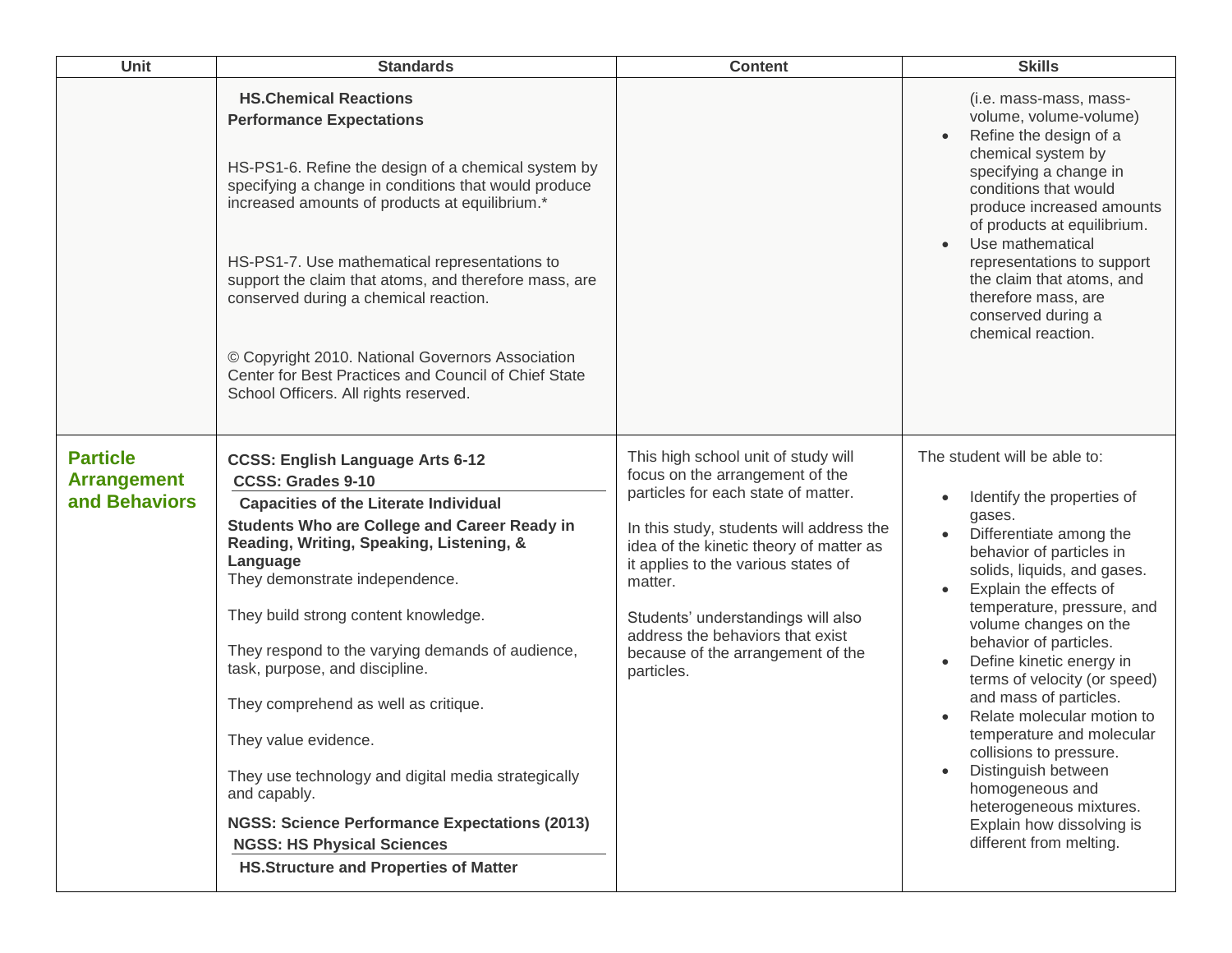| Unit                   | <b>Standards</b>                                                                                                                                                                                                                                                                                                                                                                                                                                                                                                                                                                                                                                                                                                                                                                                                                                                                                                                                                                                                                                                                                                                                                                                                                       | <b>Content</b>                                                                                                                                                                             | <b>Skills</b>                                                                                                                                                                                                                                                                                                                                                                                                                                                                                                                                                                                                                                                                                                                                                                        |
|------------------------|----------------------------------------------------------------------------------------------------------------------------------------------------------------------------------------------------------------------------------------------------------------------------------------------------------------------------------------------------------------------------------------------------------------------------------------------------------------------------------------------------------------------------------------------------------------------------------------------------------------------------------------------------------------------------------------------------------------------------------------------------------------------------------------------------------------------------------------------------------------------------------------------------------------------------------------------------------------------------------------------------------------------------------------------------------------------------------------------------------------------------------------------------------------------------------------------------------------------------------------|--------------------------------------------------------------------------------------------------------------------------------------------------------------------------------------------|--------------------------------------------------------------------------------------------------------------------------------------------------------------------------------------------------------------------------------------------------------------------------------------------------------------------------------------------------------------------------------------------------------------------------------------------------------------------------------------------------------------------------------------------------------------------------------------------------------------------------------------------------------------------------------------------------------------------------------------------------------------------------------------|
|                        | <b>Performance Expectations</b><br>HS-PS2-6. Communicate scientific and technical<br>information about why the molecular-level structure is<br>important in the functioning of designed materials.*<br><b>HS. Forces and Interactions</b><br><b>Performance Expectations</b><br>HS-PS2-3. Apply scientific and engineering ideas to<br>design, evaluate, and refine a device that minimizes<br>the force on a macroscopic object during a collision.*<br><b>NGSS: HS Earth &amp; Space Science</b><br><b>HS.Earth's Systems</b><br><b>Performance Expectations</b><br>HS-ESS2-5. Plan and conduct an investigation of the<br>properties of water and its effects on Earth materials<br>and surface processes.<br>HS-ESS2-6. Develop a quantitative model to describe<br>the cycling of carbon among the hydrosphere,<br>atmosphere, geosphere, and biosphere.<br><b>HS. Weather and Climate</b><br><b>Performance Expectations</b><br>HS-ESS2-4. Use a model to describe how variations<br>in the flow of energy into and out of Earth's systems<br>result in changes in climate.<br>© Copyright 2010. National Governors Association<br>Center for Best Practices and Council of Chief State<br>School Officers. All rights reserved. |                                                                                                                                                                                            | Identify and compare the<br>nine different solute-solvent<br>combinations.<br>Compare solutions,<br>suspensions, and colloids.<br>d. define kinetic molecular<br>theory and use it to explain<br>differences in real versus<br>ideal gases.<br>Explain why the boiling<br>point increases and the<br>freezing point decreases<br>when solute particles are<br>dissolved.<br>Give everyday examples of<br>freezing point depression<br>and boiling point elevations.<br>Use a model to describe<br>how variations in the flow of<br>energy into and out of<br>Earth's systems result in<br>changes in climate.<br>Apply scientific and<br>engineering ideas to<br>design, evaluate, and refine<br>a device that minimizes the<br>force on a macroscopic<br>object during a collision. |
| <b>Ion Interaction</b> | <b>CCSS: English Language Arts 6-12</b><br><b>CCSS: Grades 9-10</b><br><b>Capacities of the Literate Individual</b><br><b>Students Who are College and Career Ready in</b><br>Reading, Writing, Speaking, Listening, &<br>Language                                                                                                                                                                                                                                                                                                                                                                                                                                                                                                                                                                                                                                                                                                                                                                                                                                                                                                                                                                                                     | This high school unit of study will<br>focus on characteristics of aqueous<br>solutions<br>In this study, students will address the<br>idea that ions affect the behavior of<br>solutions. | The student will be able to:<br>Distinguish between<br>homogeneous and<br>heterogeneous mixtures.<br>Explain how dissolving is<br>different from melting.                                                                                                                                                                                                                                                                                                                                                                                                                                                                                                                                                                                                                            |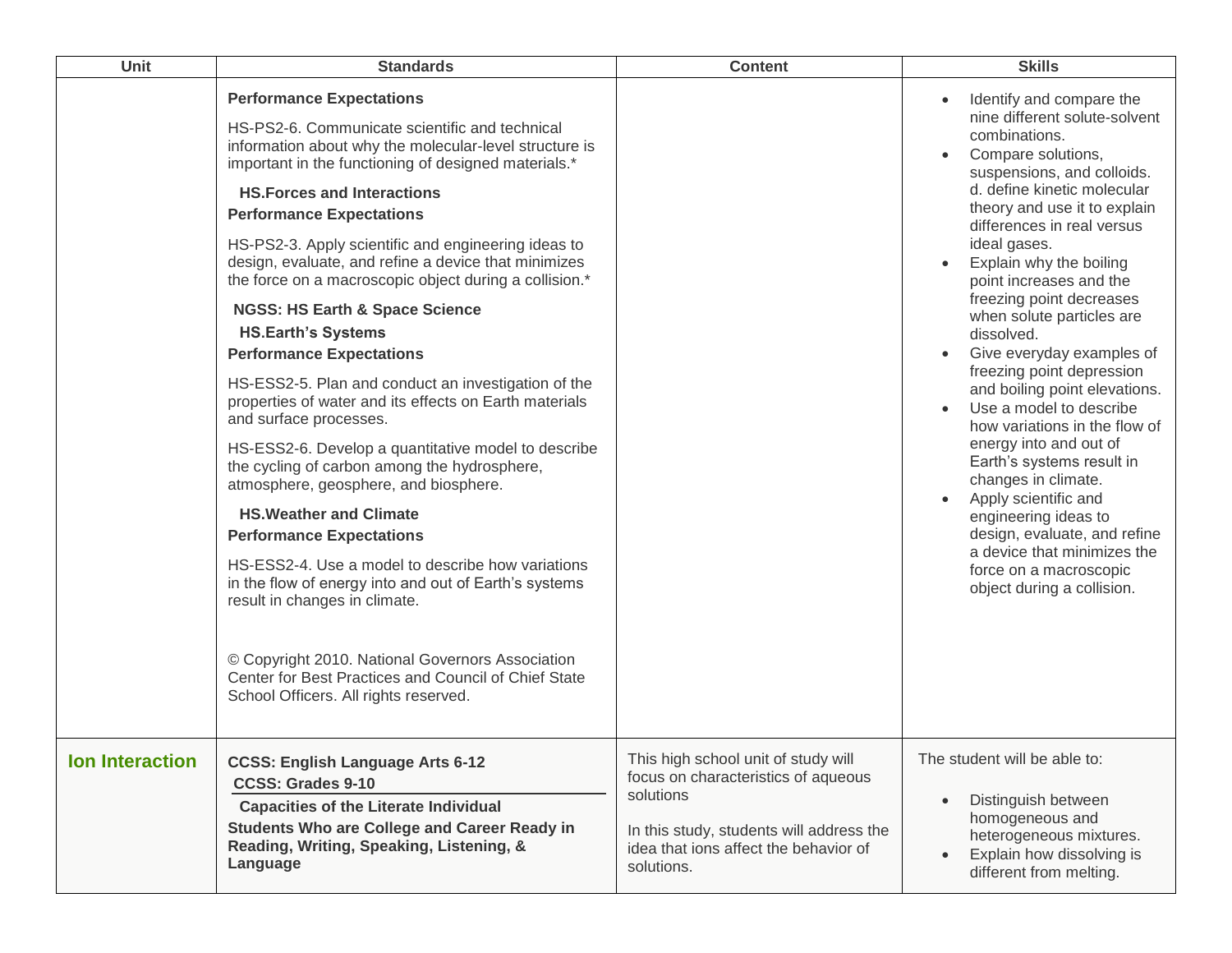| Unit | <b>Standards</b>                                                                                                                                                                                                                                                                                                                                                                                                                                                                                                                                                                                                                                                                                                                                                                                                                                                                                                                                                                                                                                                                                                                                                                                                                            | <b>Content</b>                                                                                   | <b>Skills</b>                                                                                                                                                                                                                                                                                                                                                                                                                                                                                                                                                                                                                                                                                                                                                                                                                                                                                                                                                                                                                                               |
|------|---------------------------------------------------------------------------------------------------------------------------------------------------------------------------------------------------------------------------------------------------------------------------------------------------------------------------------------------------------------------------------------------------------------------------------------------------------------------------------------------------------------------------------------------------------------------------------------------------------------------------------------------------------------------------------------------------------------------------------------------------------------------------------------------------------------------------------------------------------------------------------------------------------------------------------------------------------------------------------------------------------------------------------------------------------------------------------------------------------------------------------------------------------------------------------------------------------------------------------------------|--------------------------------------------------------------------------------------------------|-------------------------------------------------------------------------------------------------------------------------------------------------------------------------------------------------------------------------------------------------------------------------------------------------------------------------------------------------------------------------------------------------------------------------------------------------------------------------------------------------------------------------------------------------------------------------------------------------------------------------------------------------------------------------------------------------------------------------------------------------------------------------------------------------------------------------------------------------------------------------------------------------------------------------------------------------------------------------------------------------------------------------------------------------------------|
|      | They demonstrate independence.<br>They build strong content knowledge.<br>They respond to the varying demands of audience,<br>task, purpose, and discipline.<br>They comprehend as well as critique.<br>They value evidence.<br>They use technology and digital media strategically<br>and capably.<br>They come to understand other perspectives and<br>cultures.<br><b>NGSS: Science Performance Expectations (2013)</b><br><b>NGSS: HS Physical Sciences</b><br><b>HS.Structure and Properties of Matter</b><br><b>Performance Expectations</b><br>HS-PS1-3. Plan and conduct an investigation to<br>gather evidence to compare the structure of<br>substances at the bulk scale to infer the strength of<br>electrical forces between particles.<br>HS-PS2-6. Communicate scientific and technical<br>information about why the molecular-level structure is<br>important in the functioning of designed materials.*<br><b>HS.Chemical Reactions</b><br><b>Performance Expectations</b><br>HS-PS1-2. Construct and revise an explanation for the<br>outcome of a simple chemical reaction based on the<br>outermost electron states of atoms, trends in the<br>periodic table, and knowledge of the patterns of<br>chemical properties. | Students' understandings will also<br>address that the relationships that<br>exist in solutions. | Identify and compare the<br>nine different solute-solvent<br>combinations.<br>Compare solutions,<br>$\bullet$<br>suspensions, and colloids.<br>Explain how stirring,<br>surface area, temperature,<br>and concentration influence<br>the rate of solution<br>formation.<br>Explain how distillation,<br>crystallization, and<br>chromatography are used<br>to separate solutions into<br>their components.<br>Apply "like dissolves like" to<br>everyday events. (i.e.<br>actions of detergents and<br>soap)<br>Interpret a solubility curve.<br>Explain the relationship<br>between equilibrium and<br>solubility.<br>Explain why gases become<br>less soluble at higher<br>temperatures, whereas<br>most solids become more<br>soluble.<br>Explain why a precipitate<br>forms when solutions of two<br>ionic compounds are mixed.<br>Explain why the boiling<br>point increases and the<br>freezing point decreases<br>when solute particles are<br>dissolved.<br>Give everyday examples of<br>freezing point depression<br>and boiling point elevations. |